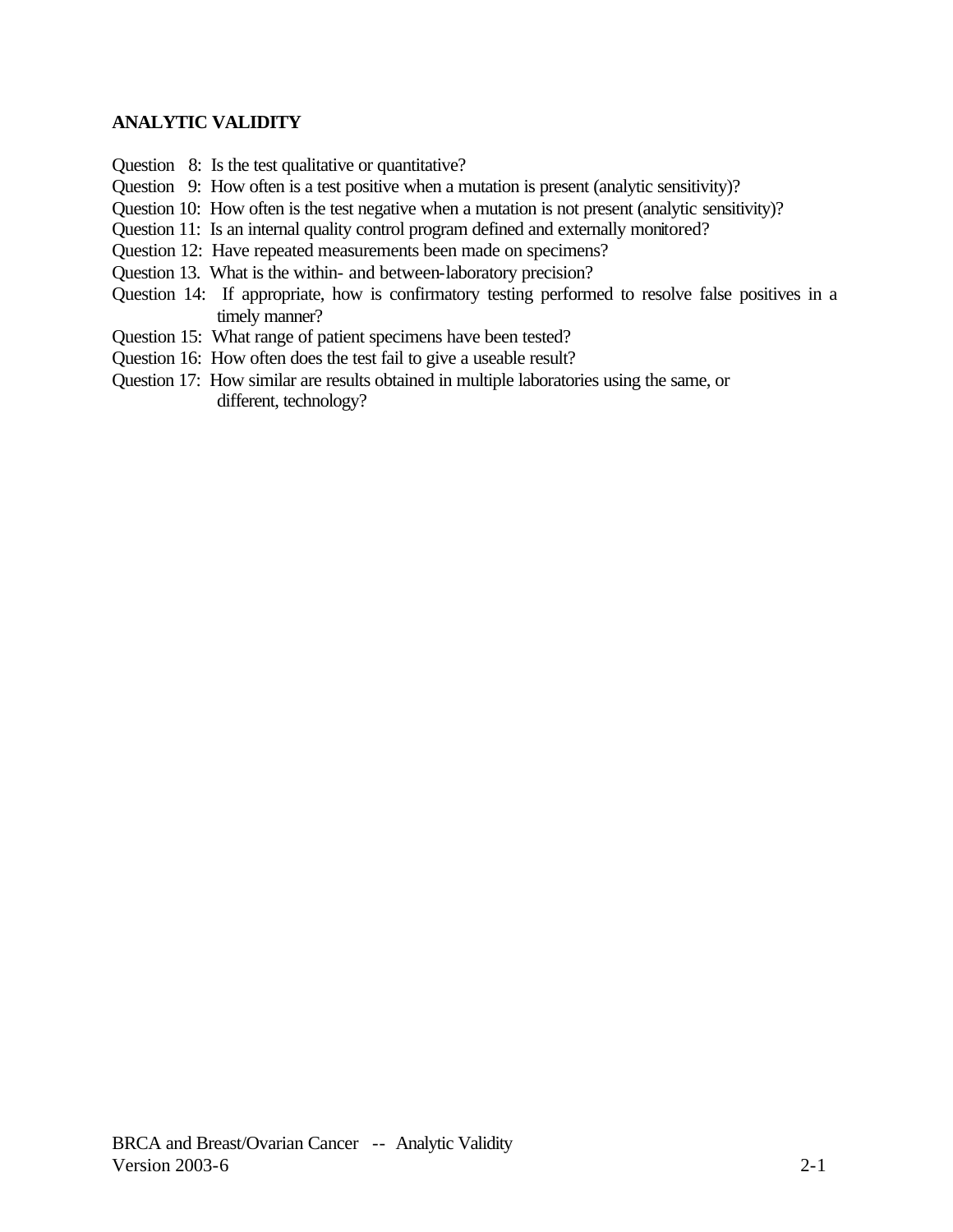# **Question 8. Is** *BRCA1/2* **mutation testing qualitative or quantitative?**

#### **Summary**

- Testing for *BRCA1/2* mutations is qualitative
	- There are three possible categories of results for full DNA sequencing:
		- � positive for a deleterious mutation
		- � negative for a deleterious mutation
		- � genetic variant (three types suspected deleterious, favor polymorphism, and uncertain clinical significance).

Testing for *BRCA1/2* mutations is qualitative. There are three possible categories of results for full DNA sequencing: 1) positive for deleterious mutation, 2) negative for deleterious mutation, and 3) genetic variant (three types – suspected deleterious, favor polymorphism and uncertain clinical significance). Testing targeted at specific mutations (e.g., a mutation identified in an index case or the three mutations common in Ashkenazi Jewish women) will yield only positive or negative results; all of the mutations being tested are known to have clinical significance. Myriad Genetic Laboratories (Myriad) further breaks down these results into categories as follows: (www.myriadtests.com/provider/doc/tech\_specs\_brac.pdf, under Technical Specifications).

**"Positive for a deleterious mutation"**: Includes all mutations (nonsense, insertions, deletions) that prematurely terminate (truncate) the protein product of *BRCA1* at least 10 amino acids from the C-terminus, or the protein product of *BRCA2* at least 110 amino acids from the C-terminus (based on documentation of deleterious mutations in *BRCA1* and *BRCA2*). In addition, specific missense mutations and non-coding intervening sequence (IVS) mutations are recognized as deleterious on the basis of data derived from linkage analysis of high risk families, functional assays, biochemical evidence and/or demonstration of abnormal messenger ribonucleic acid (mRNA) transcript processing.

**"Genetic variant, suspected deleterious"**: Includes genetic variants for which the available evidence indicates likelihood, but not proof, that the mutation is deleterious. The specific evidence supporting such an interpretation will be summarized for individual variants on each such report.

**"Genetic variant, favor polymorphism"** : Includes genetic variants for which available evidence indicates that the variant is highly unlikely to contribute substantially to cancer risk. The specific evidence supporting such an interpretation will be summarized for individual variants on each such report.

**"Genetic variant of uncertain significance"**: Includes all missense mutations and mutations that occur in analyzed intronic regions whose clinical significance has not yet been determined, as well as chain-terminating mutations that truncate *BRCA1* and *BRCA2*  distal to amino acid positions 1853 and 3308, respectively.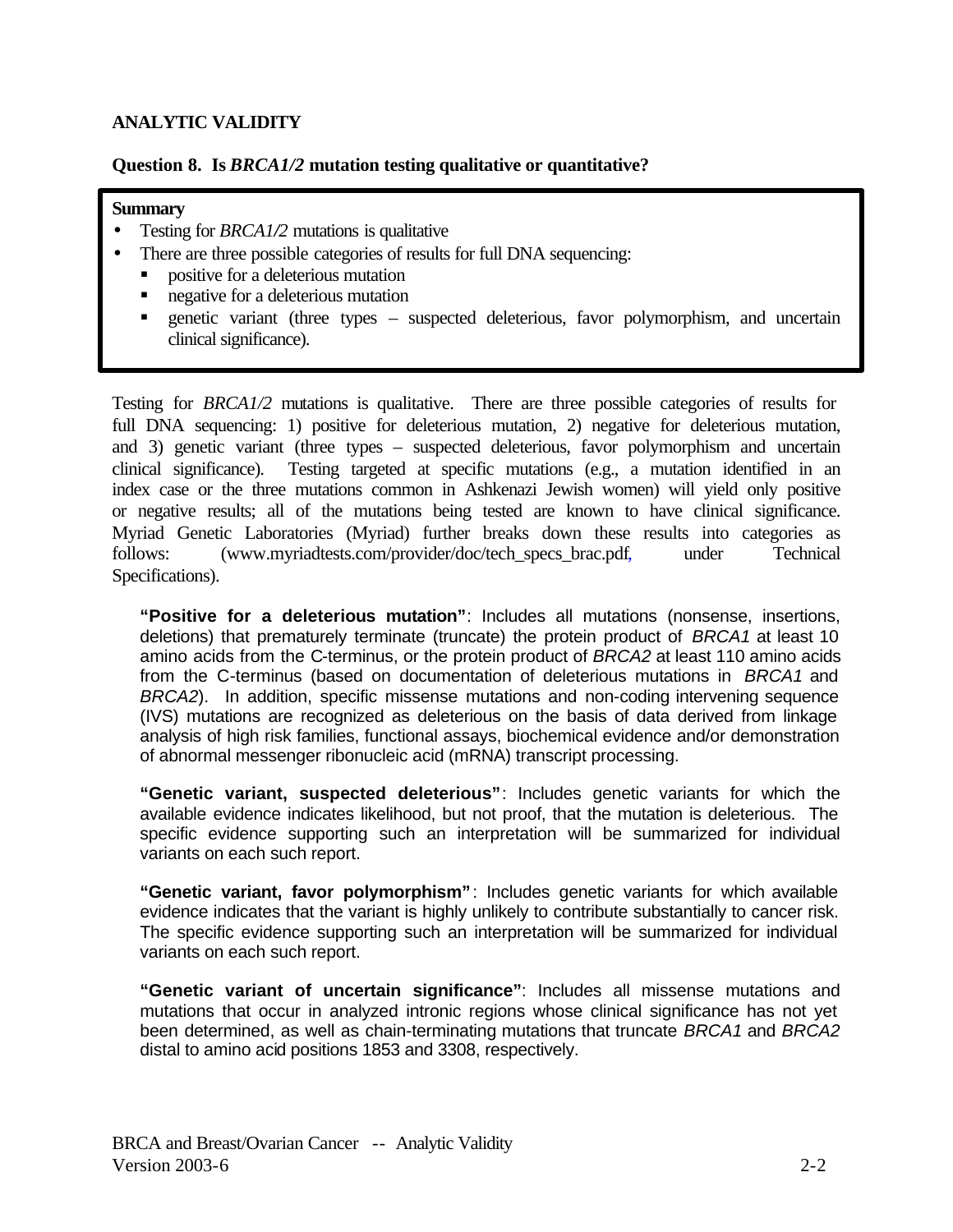**"No deleterious mutation detected"**: Includes non-truncating genetic variants observed at a frequency of approximately 2 percent of a suitable control population (providing that no data suggest clinical significance), as will as all genetic variants for which published data demonstrate absence of substantial clinical significance. Also includes mutations in the protein-coding region that neither alter the amino acid sequence nor are predicted to significantly affect exon splicing, and base pair alterations in non-coding portions of the gene that have been demonstrated to have no deleterious effect on the length or stability of the mRNA transcript. Data on polymorphic variants are available upon request. There may be uncommon genetic abnormalities in *BRCA1* and *BRCA2* that will not be detected by BRACAnalysis<sup>™</sup> (see last paragraph of this question). This analysis, however, is believed to rule out the majority of abnormalities in these genes, which are believed to be responsible for most hereditary susceptibility to breast and ovarian cancer.

**"Specific variant/mutation not identified"**: Specific and designated deleterious mutations or variants of uncertain clinical significance are not present in the individual being tested. If one (or rarely two) specific deleterious mutations have been identified in a family member, a negative analysis for the specific mutation(s) indicates that the tested individual is at the general population risk of developing breast or ovarian cancer.

**Change of interpretation and issuance of amended reports**: If and whenever there is a change in the clinical interpretation of a specific reported variant, an amended test report will automatically be provided by Myriad Genetic Laboratories.

# **Limitations of DNA Sequencing**

- DNA sequencing is able to detect only point and small mutations
- Promoter regions are not analyzed
- Large genomic rearrangements and some types of errors in RNA transcript processing are not detected by the usual polymerase chain reaction (PCR)-based methodologies, including Myriad's sequencing technique. These defects represent an estimated 10 to 15 percent of all disease-causing mutations in the general population (Puget *et al.*, 1999; Unger *et al.*, 2000) and up to 36 percent in the Dutch population. (Petrij-Bosch *et al.*, 1997).
- There may be limited portions of either *BRCA1* or *BRCA2* for which sequence determination can be performed only in the forward or reverse direction
- � Unequal allele amplification may result from rare polymorphisms under primer sites

Question 18 examines the issue of clinical validity in more detail. It has been estimated that between 63 and 67 percent of expected deleterious mutations showing linkage to *BRCA1* are identified by PCR-based mutation-detection assays. (Ford *et al.*, 1998; Gayther and Ponder, 1997) In August of 2002, Myriad added a panel to its comprehensive analysis that identifies five deleterious large recurrent rearrangements in the *BRCA1* gene. This panel detects four large deletions in exons 8 and 9, exon 13, exon 22, and exons 14-20, and one duplication in exon 13.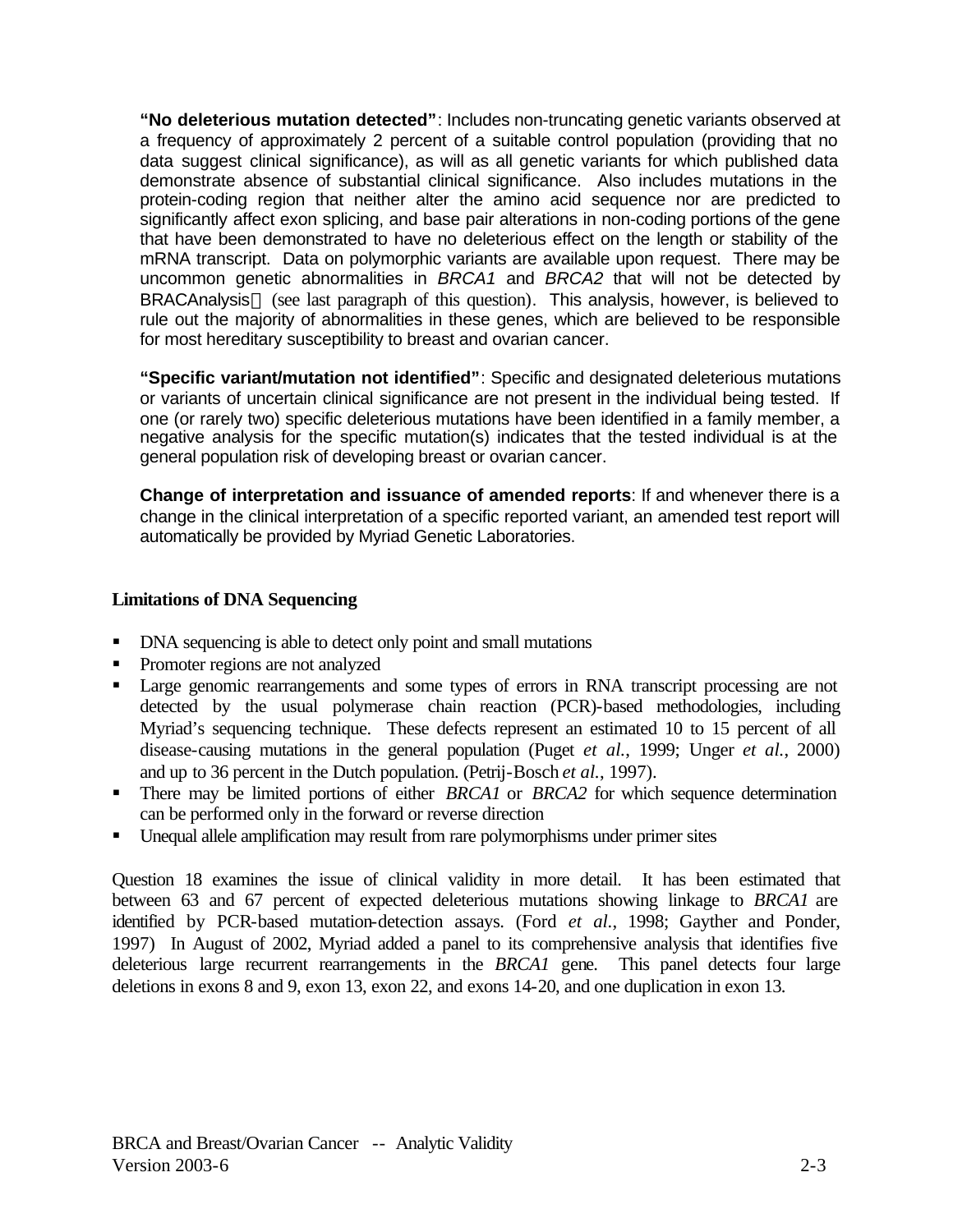# **Question 9. How often is the test positive when a mutation is present (sensitivity)? Question 10. How often is the test negative when a mutation is not present (specificity)?**

#### **Summary**

- External proficiency testing schemes are the only major reliable source currently available for computing analytic sensitivity and specificity. The following caveats should be kept in mind, however, when examining these estimates. First, external proficiency testing schemes are designed to be educational. It is also likely that both research and clinical laboratories participate. In spite of these shortcomings, this source of data can be useful in establishing a baseline of performance.
- Due to patent restrictions, full gene sequencing for clinical purposes can only be done by Myriad Genetic Laboratories. Thus, the most relevant information about analytic performance needs to be specific to that laboratory. However:
	- � Myriad Genetic Laboratories provides only a summary statement of analytic sensitivity and specificity, with no supporting data available for external review
	- � The external proficiency survey available in the U.S. is of limited relevance, because the survey is restricted to three mutations, and many participants do not use sequencing to identify mutations
	- External proficiency testing available in Europe is also of limited relevance, because the survey specifies which exons to examine and assesses only analytic sensitivity. A variety of methodologies is utilized.
- Based on data from the European Molecular Genetics Quality Network
	- The overall error rate is 2.7 percent (95 percent CI 1.6 to 4.2%)
	- Analytic sensitivity is 97.1 percent (95 percent CI 95.2 to 98.5%)
- Based on data from the American College of Medical Genetics and the College of American Pathologists Molecular Genetics Laboratory Survey
	- The overall error rate is 0.0 percent (95 percent CI 0.0 to 4.6%)
	- The analytic sensitivity is 100 percent (95 percent CI 93.0 to 100%)
	- $\blacksquare$  The analytic specificity is 100 percent (95 percent CI 96.0 to 100%)

## **Definitions**

Analytic performance is summarized by the sensitivity and specificity of the detection system.

Analytic sensitivity is the proportion of positive test results, when a detectable mutation is present (i.e., the test is designed to detect that specific mutation). The analytic sensitivity may also be called the analytic detection rate. Another way of expressing analytic sensitivity would be to divide the true positives by the sum of the true positives and false negatives. False negative results could be due to technical errors in the analytic phase (e.g., sample placement, contamination, expired reagents and cross-reactivity) or to administrative/clerical errors in the pre-analytic or post-analytic phases (e.g., incorrect interpretation of correct analytic result, sample mislabeling and incorrectly copying a correct result).

Analytic specificity is the proportion of negative test results when no detectable mutation is present. Another way of expressing analytic specificity would be to divide the true negatives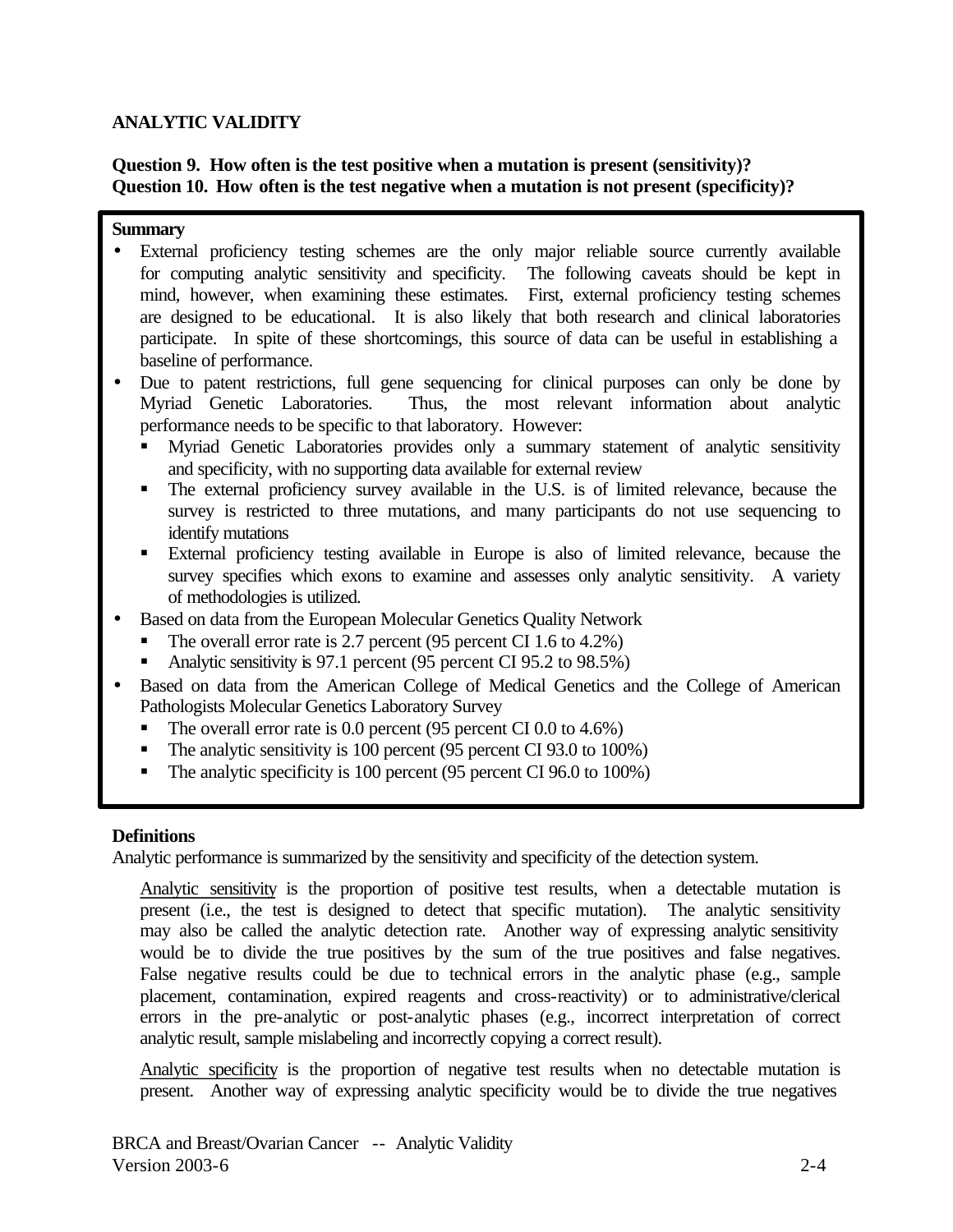by the sum of the true negatives and false positives. Analytic specificity can also be expressed in terms of the analytic false positive rate. The analytic false positive rate is the proportion of positive test results when no detectable mutations are present (1-analytic specificity). False positive results could be due to technical errors in the analytic phase (e.g., errors in placement, contamination, expired reagents, or non-specific reactions) or to administrative/clerical errors in the pre-analytic or post-analytic phases (e.g., mislabeling of samples, wrong interpretation of correct results, or copying results incorrectly).

Wrong mutations are a third type of error, along with false negative and false positive results. These occur when a mutation is present, but is incorrectly identified (e.g. base pairs are miscounted, resulting in an incorrect location of the mutation). For purposes of this review, wrong mutations will be considered false positive results, since there is an opportunity for correcting them by confirmatory testing. Wrong mutations occurring in any of the testing phases are included in the following analyses of analytic validity.

**Gap in Knowledge: How should the finding of a wrong mutation influence computation of the analytic performance?** The relationship between the third type of error (wrong mutation) and analytic performance has not yet been formally addressed. In this document, a wrong mutation will be considered an incorrect result, since this type of error could cause harm. For example, determination of breast and ovarian cancer risk could be affected by an incorrect mutation report. Also, family members would not receive correct information. Further, a wrong mutation finding will be treated as a false positive, since confirmatory testing of positive results will provide the opportunity to correct this type of error.

## **An Optimal Dataset for Analytic Validation**

Few data sources exist for estimating analytic validity. Published reports of method comparisons and screening experiences provide limited information. The "true" genotypes of the tested samples are often undocumented (i.e., not confirmed by another methodology or laboratory consensus. Future analyses should be aimed at providing reliable, method-specific analytic performance estimates. One approach for collecting such data might include the following steps:

- An independent body (such as the College of American Pathologists, American College of Medical Genetics, Food and Drug Administration or the Coriell Institute of Medical Research (Camden, NJ)) would develop a standard set of samples, most of which would be randomly selected from the general population. Correct genotypes would be arrived at by consensus. Included in the standard set would be additional samples with known mutations or variants.
- The sample set would then be available for method validation. The current validation practice of having a laboratory (or manufacturer) run a series of samples with unknown genotype is inadequate, since there is no 'gold standard' with which to compare. For example, how would a laboratory running an unknown sample determine whether a positive finding is a true, or a false, positive?

Appropriate sample size for determining analytic sensitivity and specificity has been discussed in detail in an earlier ACCE report (Prenatal Cystic Fibrosis Screening via Carrier Testing – Question 11 and 12). In brief, a target sensitivity (or specificity) can be chosen, along with an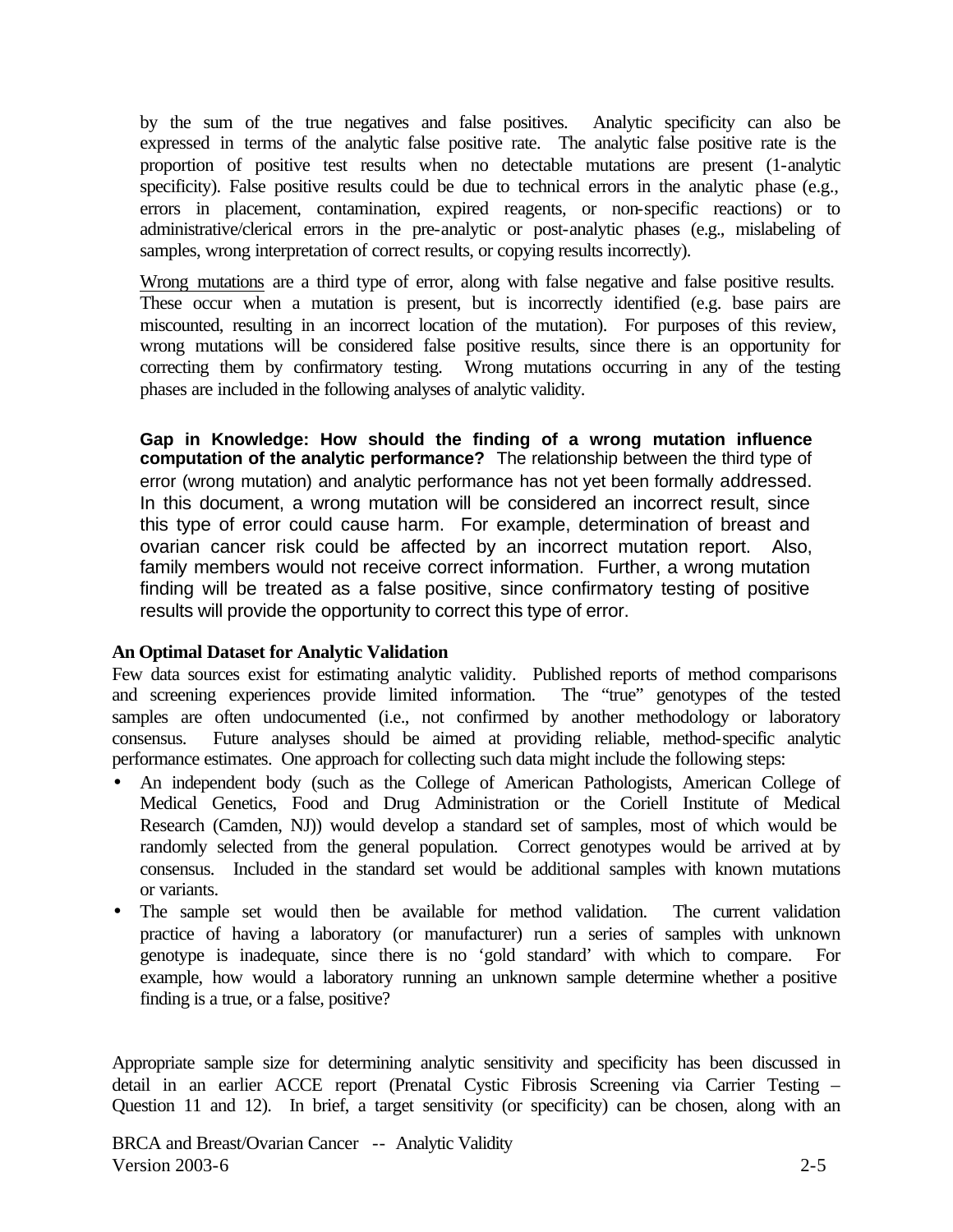acceptable lower limit (assumed to be the lower limit of the 95% confidence interval). Given these targets, the number of necessary samples can be derived. For example, if a laboratory chose a target specificity of 98% and wanted to rule out a specificity of 90%, it would need to correctly identify at least 49 of 50 known negative samples (estimated using the binomial distribution). When the estimates approach 100% and relatively tight confidence intervals are sought, such as might be the case for *BRCA1/2* mutation testing, a single laboratory would need to invest considerable effort. All of these suggested analyses could be done using a 2x2 table, and all rates could be accompanied by 95% confidence intervals (CI).

## **Analytic Performance of Sequencing Tests for** *BRCA1/2* **Mutations**

*Myriad Genetic Laboratories* Due to patent restrictions, full gene sequencing for clinical purposes can only be done in one laboratory in the United States. For this reason, data and methods used to calculate laboratory-specific analytic sensitivity and specificity reside only there. Publicly available data are limited to the "Technical Specifications" listed on Myriad's website (http://www.myriadtests.com/provider/doc/tech\_specs\_brac.pdf). A further public source of these data is a published study (Shattuck-Eidens *et al.*, 1997) that states "sensitivity of the sequence analysis was at least 98 percent in validation studies using blinded analysis of known positive controls". However, no data are provided to support this statement. According to Myriad's website:

� Analytic sensitivity of over 99 percent Myriad reports that "failure to detect a genetic variant or mutation in the analyzed DNA regions may result from errors in specimen handling and tracking, amplification and sequencing reactions, or computer-assisted analysis and data review. The rate of such errors is estimated from validation studies to be less than one percent (<1%)" According to Myriad, "In the first BRACAnalysis validation study, a total of 55 samples were used to determine analytic sensitivity. The genetic variations identified in these sample sets were previously characterized using one of the following three methods: allele specific oligonucleotide hybridization, linkage analysis or radioactive sequencing. Fifty-four of 55 samples with known mutations were analyzed with one false negative being reported. In conducting an investigation into the false negative, it was determined that there was an insufficient quantity of DNA for the sample. As a result of this finding, procedural changes were made in order to prevent recurrence of this failure mode. In particular, the volume of DNA in a microplate is now tracked via the LIMS and adjusted accordingly in order to account for evaporation and processing of the plate whenever a pre-defined DNA aliquot is removed. In addition, each specimen that tests positive for either a mutation or uncertain variant is reprocessed in order to confirm presence of the mutation or variant and during initial DNA extraction from whole blood, a second plate identical to the first is stored as a backup. In the event that the first DNA sample is consumed, the backup plate, that is identical to the first, is retrieved in order to resume processing. In practice, the current frequency of BRACAnalysis samples with insufficient quantities for DNA reprocessing was calculated to be 0.1 percent. Through the processes of well volume tracking and confirmation of all mutations and uncertain variants, we have minimized the potential impact of insufficient DNA quantities causing potential false negative results in BRACAnalysis." From these data, we estimate the analytic sensitivity to be 98.2 percent (54/55) with a 95 percent CI from 90.3 to 99.9 percent.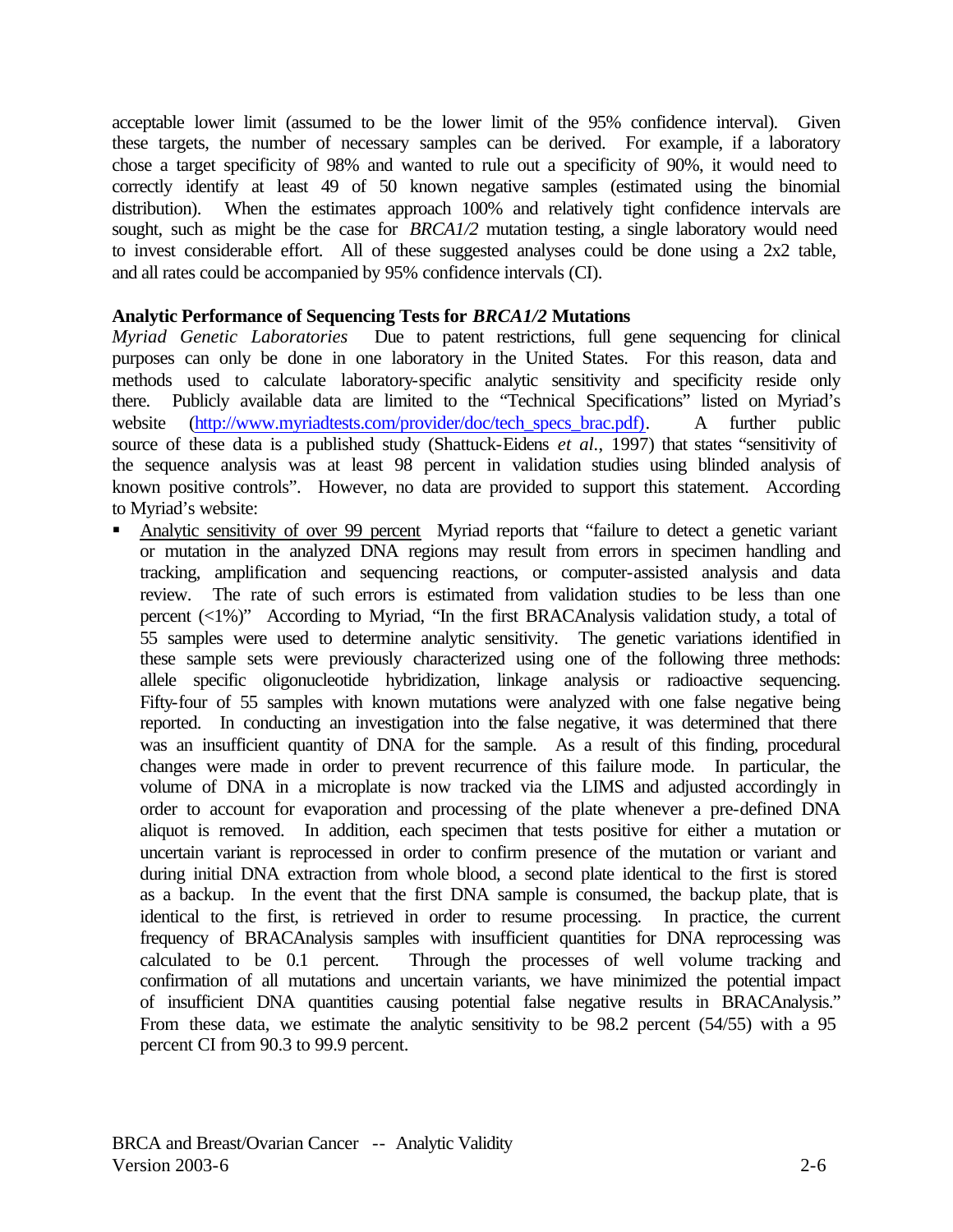- � Analytic specificity of over 99 percent Myriad reports that "the incidence of a false report of a genetic variant or mutation resulting from technical error is considered negligible because of independent confirmation of all genetic variants. The incidence of a false report of a genetic variant or mutation resulting from errors in specimen handling and tracking is estimated from validation studies to be less than one percent  $\left(\langle 1\% \rangle\right)$ . Myriad also reported that "the analytic specificity of BRACAnalysis was demonstrated to be 100% (46 of 46 samples with no known mutation were analyzed with no false positives reported)." From these data, we estimate the analytic specificity to be 100 percent (95 percent CI 92.3 to  $100\%$ )."
- � BRACAnalysis Large Rearrangements Analytic Validity The BRACAnalysis Large Rearrangements was designed to detect five specific large rearrangements, either deletions or duplications, in the BRCA1 gene. Positive samples for this assay were obtained from a variety of researchers and clinicians. Internal samples obtained from Myriad Genetics, Inc. (the research section of Myriad) were also used.

According to Myriad, "analytic validity of the assay was determined with a total of 27 samples, composed of 10 samples with known large rearrangements and 17 samples with no known large rearrangements. The analytic specificity for BRACAnalysis Large Rearrangements was determined to be 100.0% (17 of 17 samples with no known large rearrangements were analyzed with no false positives reported), while the analytic sensitivity was determined to be 100.0% too (10 of 10 samples with known large rearrangements were analyzed with no false negatives reported)." From these data we estimate the analytic sensitivity to be 100 percent (95% CI 69.2-100). The analytic specificity was calculated to be 100 percent (95% CI 80.5-100).

**Gap in Knowledge: Are the data from which Myriad Genetic Laboratories estimates analytic sensitivity and analytic specificity sufficient?** Myriad has provided limited data used to estimate the analytic performance of its sequencing technology. Estimates of analytic sensitivity and specificity for this laboratory cannot be considered robust. There is no appropriate external proficiency testing scheme available for blinded assessment of BRCA1/2 sequencing and it is unlikely that one will become available in the future. Testing is limited, in this instance, to one laboratory using a 'home brew' technology. In this unusual situation, new creative approaches to establishing analytic performance estimates need to be developed. In the absence of these new approaches, it is unlikely that better estimates of analytic performance will be forthcoming.

## **Analytic Performance of Multiple Methodologies for** *BRCA1/2* **Mutations**

*External Proficiency Testing in Europe: The European Molecular Genetics Quality Network (EMQN).* The EMQN (www.emqn.org) was established in 1997 as an independent organization to provide External Quality Assessments (EQA) of molecular genetic tests. EMQN also promotes internal quality assurance by funding meetings to discuss "best practice" in disease and non-disease specific areas. The EQA schemes for the molecular diagnosis of familial breast/ovarian cancer gene mutations (*BRCA1/2*) were presented from 1999 to 2002 to assess the sensitivity of screening for unknown mutations in specified exons. Nineteen countries were represented through 2002. All laboratories used an automated DNA sequencing methodology to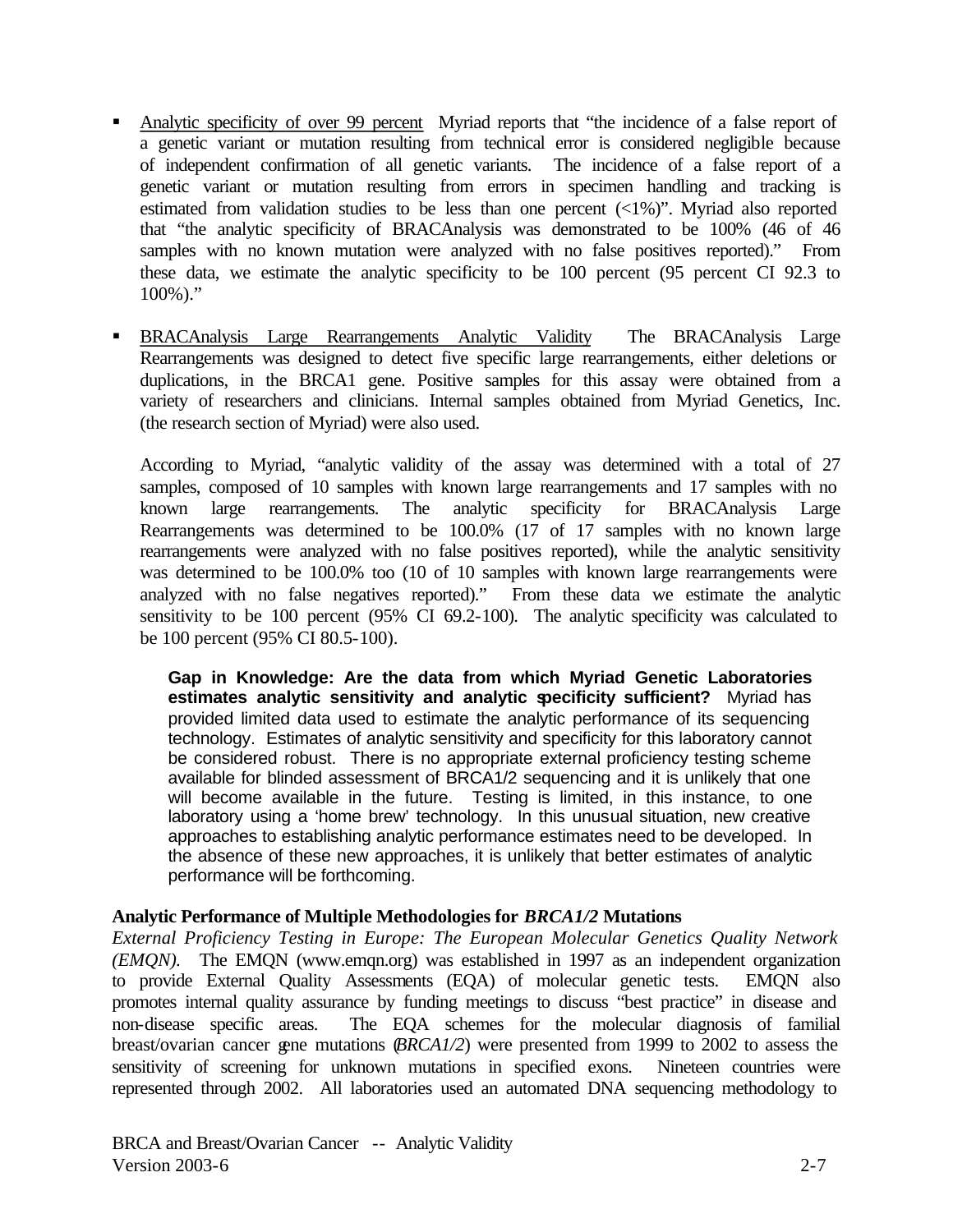identify mutations for these challenges. However, a variety of screening methodologies was used to scan the specified exons. Table 2-1 shows the results of these studies, and Table 2-2 provides the calculation of the analytic sensitivity for the participating laboratories. The overall error rate for 1999 to 2002 is 2.7 percent (95 percent CI 1.6 to 4.2%). Incorrect responses included those that identified the sequence change, but either described the mutation with incorrect nomenclature or did not include a biological interpretation (i.e. the effect of the gene mutation on the protein function). No laboratory failed all challenges. Laboratories participating in these schemes include independent diagnostic facilities, parts of genetic/oncology centers, and research institutions.

|         |                                          |                                 | <b>Result</b>          |                         | <b>Type of Incorrect Result</b>        |                                         |                                  |  |
|---------|------------------------------------------|---------------------------------|------------------------|-------------------------|----------------------------------------|-----------------------------------------|----------------------------------|--|
| Year    | <b>Number</b><br><b>Of</b><br>Labs       | <b>Alleles</b><br><b>Tested</b> | <b>Correct</b><br>N(%) | <b>Incorrect</b><br>N(% | <b>False</b><br><b>Positive</b><br>N(% | <b>False</b><br><b>Negative</b><br>N(%) | Wrong<br><b>Mutation</b><br>N(%) |  |
| 1999*   | 14                                       | 80                              | 78 (97.5)              | 2(2.4)                  | 1(1.2)                                 | 1(1.2)                                  | 0(0.0)                           |  |
| 2000    | 24                                       | 136                             | 132(97.1)              | 4(2.9)                  | 0(0.0)                                 | 3(2.2)                                  | 1(0.7)                           |  |
| $2001*$ | 41                                       | 238                             | 230(96.6)              | 8(3.4)                  | 0(0.0)                                 | 5(2.1)                                  | 3(1.3)                           |  |
| $2002*$ | 37                                       | 216                             | 212(98.1)              | 4(1.9)                  | 0(0.0)                                 | 4(1.9)                                  | 0(0.0)                           |  |
| All     | 116                                      | 670                             | 652 (97.3)             | 18(2.7)                 | 1(0.15)                                | 13(1.9)                                 | 4(0.6)                           |  |
|         | $\kappa$ Contained RRCA L mutations only |                                 |                        |                         |                                        |                                         |                                  |  |

| Table 2-1. <i>BRCA1/2</i> Mutation Testing: Results of the European Molecular Genetics |  |  |  |
|----------------------------------------------------------------------------------------|--|--|--|
| <b>Quality Network Survey</b>                                                          |  |  |  |

\* Contained *BRCA1* mutations only

## **Table 2-2. Analytic Sensitivity for Identifying** *BRCA1/2* **Mutations According to Data from the European Molecular Genetics Quality Network Survey**

| Year | <b>Analytic</b><br>Sensitivity $(\% )$ | $(95\% \text{ CI})$ |
|------|----------------------------------------|---------------------|
| 1999 | 98.8                                   | $(93.2 - 99.9)$     |
| 2000 | 97.1                                   | $(92.6 - 99.2)$     |
| 2001 | 96.6                                   | $(93.5 - 98.5)$     |
| 2002 | 98.2                                   | $(95.3 - 99.5)$     |
| All  | 97.5                                   | $(96.0 - 98.5)$     |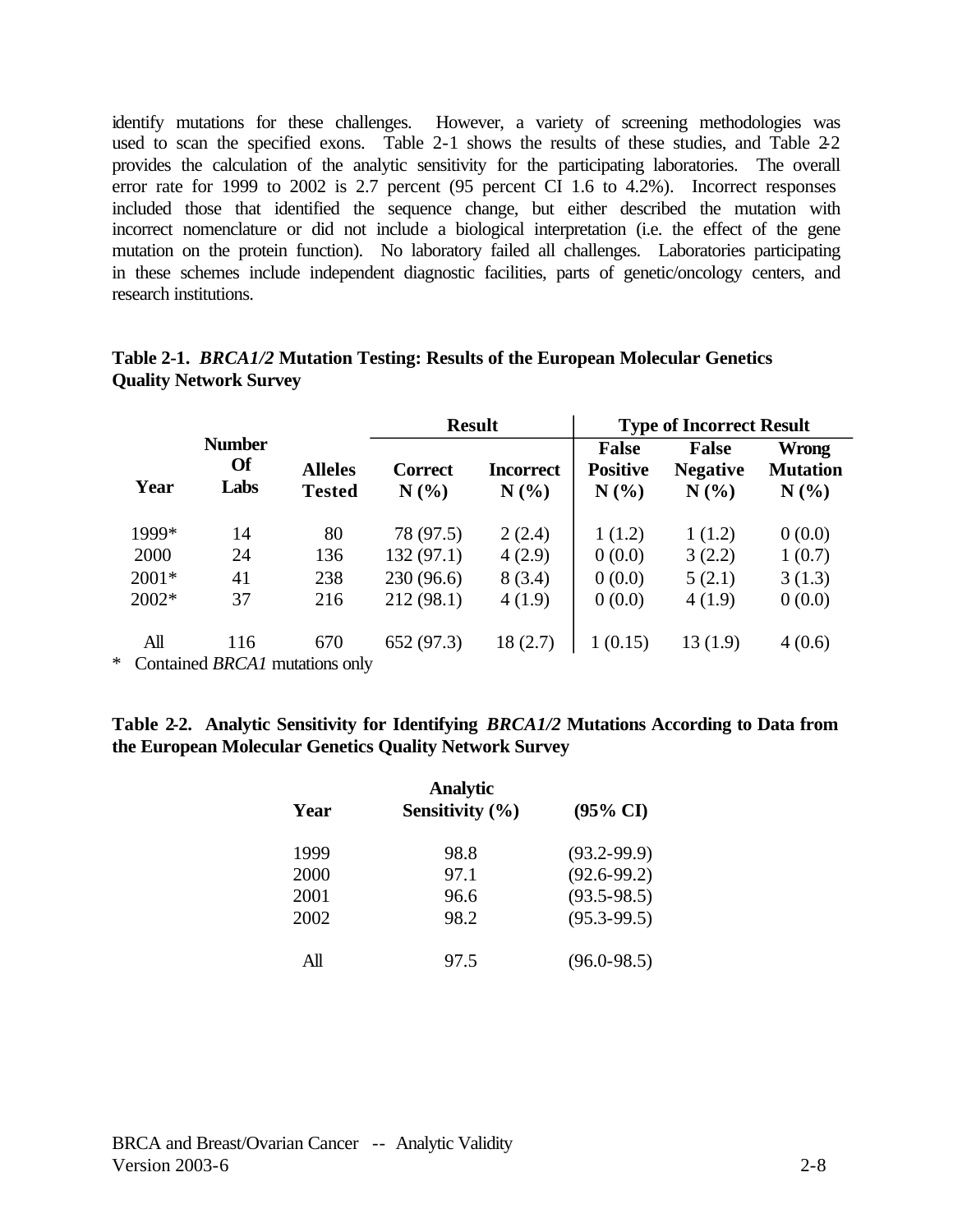In addition to genotyping, the EMQN scheme also attempted to score interpretation of results. It is EMQN's position that reports should contain all relevant data to make the report a 'stand alone' source of information pertaining to the case in question. The criteria for scoring include:

- Are the patient's personal data (e.g., name, date of birth) clearly given?
- Has the clinical context been restated or has the clinical question been repeated?
- Are the results clearly presented?
- Has a clinical genetic interpretation of the results been given?
- With a negative result, have the limits of the applied test been mentioned?
- Have further options (for genetic testing and/or clinical management) been suggested?

The maximum interpretation score for each case is 2.0. The sum of the three cases is divided by three to compute the laboratory's score. The mean interpretation scores for 1999 through 2002 were 1.61, 1.38, 1.51, and 1.77. Frequent reasons for deducting points were:

- not mentioning further diagnostic options suitable to improve and/or complement the present test
- not mentioning the limits of the tests done
- incomplete interpretation of the consequences of the observed base pair change
- not mentioning that the result for a specific case increases the woman's cancer risk

**Gap in Knowledge: EMQN: Analytic performance estimates are limited to**  sensitivity. While these data are not complete or robust, there appears to be no evidence of a problem in detecting a variety of *BRCA1* and *BRCA2* mutations, including variants of uncertain clinical significance, with any of the existing laboratory methodologies. Expansion of these challenges to include samples without mutations will help to provide estimates of analytic specificity.

**Gap in Knowledge: EMQN: Analytic performance estimates are limited by the fact that laboratories are told which exons to examine**. The DNA analysis of the *BRCA1/2* genes is time-consuming and expensive. However, by instructing the participating laboratories to examine only one to three exons in these challenges, the EMQN falls short of assessing actual analytic performance in most clinical or research settings.

## **Analytic Performance of Single and Multi-site Tests in the United States**

*The ACMG/CAP Molecular Genetics Laboratory Survey* Ten laboratories other than Myriad provide clinical DNA testing for the three common Ashkenazi Jewish *BRCA1/2* mutations, as well as single-site testing for specific mutations known to exist in given families (www.genetests.org). The American College of Medical Genetics/College of American Pathologists (ACMG/CAP) Molecular Genetics Laboratory Survey External Proficiency Testing Program provides challenges for these laboratories. Few other data sources exist for estimating analytic validity in the United States. Published reports of method comparisons use direct sequencing as the "gold standard", assuming that it has the highest accuracy. The ACMG/CAP Molecular Genetics Laboratory Survey provides a source of data that has several advantages, including: a large proportion of clinical testing laboratories that represent the range of methodologies presently being used and samples for distribution that have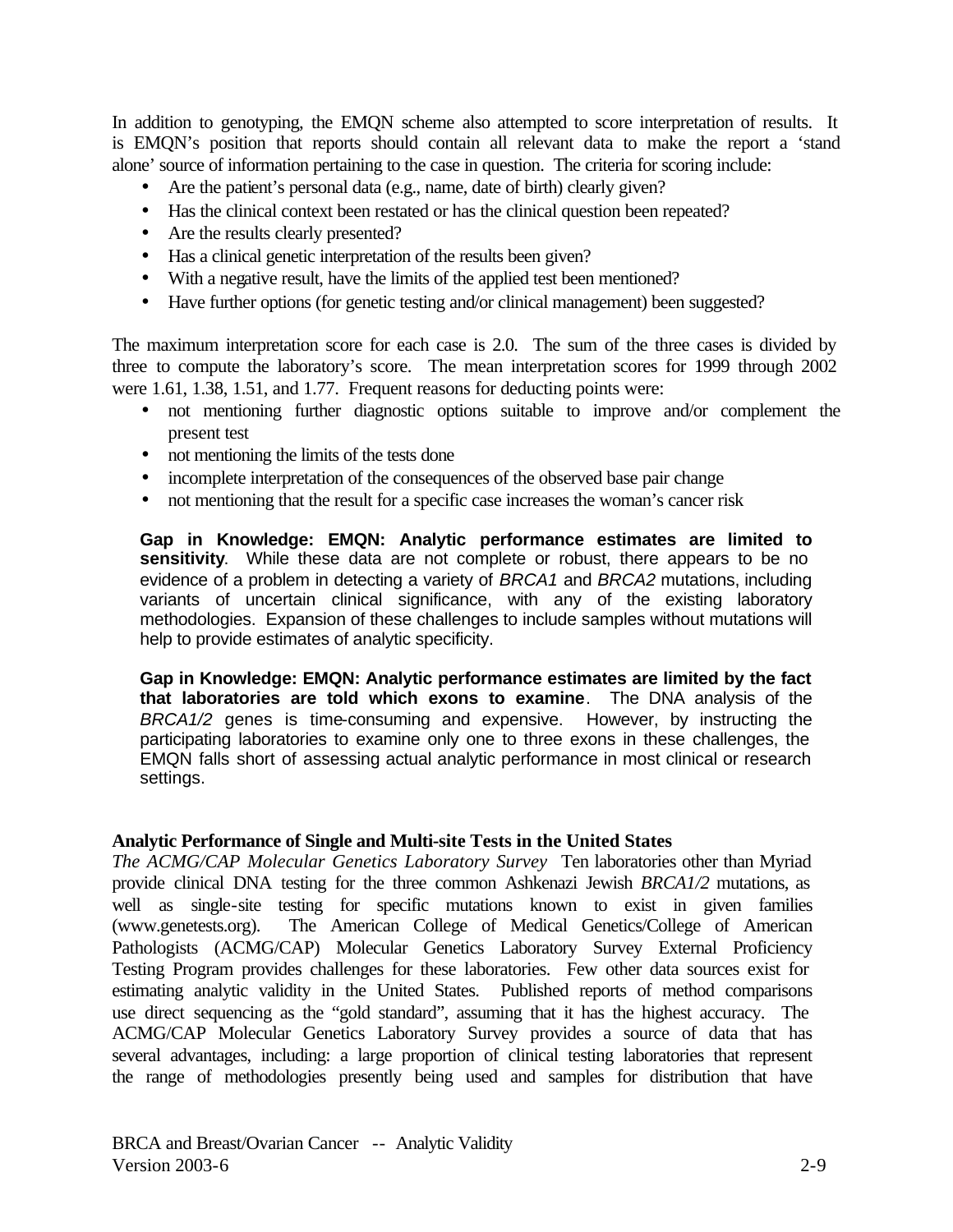confirmed genotypes. However, basing analytic performance estimates on external proficiency testing also has drawbacks, including:

- the distributions are limited to the three *BRCA1/2* mutations common in Ashkenazi Jewish individuals
- some laboratories participating in the scheme may be from outside the United States
- the sample preparation is artificial, as is shipping and handling to ensure stability
- some participating laboratories are involved with research, rather than clinical, activities

As part of ACMG/CAP external proficiency testing in the United States, purified DNA from established cell lines derived from human cells with known mutations (http://locus.umdnj.edu/ccr/) is distributed to enrolled laboratories. The first challenge in the area of familial cancer testing, *BRCA1/2* mutation testing, was presented to 17 laboratories in 2001 and 11 laboratories in 2002. This scheme was limited to three predominant Ashkenazi Jewish *BRCA1/2* mutations, since laboratories in the U.S. are licensed only to perform this testing. *BRCA1/2* mutation challenges were all heterozygous. Table 2-3 shows the number of alleles tested and the results from the ACMG/CAP Molecular Genetics Laboratory (MGL) Survey in 2001 and 2002. All laboratories correctly classified all three specimens in both years, resulting in a 0 percent error rate, 100 percent analytic sensitivity, and 100 percent analytic specificity (Table 2-4). Appendix A contains a complete listing of the sample challenges, the responses along with the type of error (e.g., false positive), and any other adjustments made during the analysis (e.g., laboratory did not test the second allele when a mutation was identified in the first). In addition to being the first challenge by ACMG/CAP in the area of familial cancer testing, this is also the first disease target that might be approached by a DNA sequencing assay. In fact, 45 percent of the participating laboratories utilized a manual or automated sequencing approach, 24 percent used allele-specific oligonucleotide probe hybridization, and the remainder relied on some combination of allele-specific amplification and/or restriction endonuclease digestion.

# **Table 2-3.** *BRCA1/2* **Mutation Testing: Results of the ACMG/CAP Molecular Genetics Laboratory Survey**

| Year | <b>Number</b><br>Of<br>Labs | <b>Alleles</b><br><b>Tested</b> | <b>Correct</b><br>N(%) | <b>Incorrect</b><br>N(% |
|------|-----------------------------|---------------------------------|------------------------|-------------------------|
| 2001 | 17                          | 77                              | 77 (100)               | 0(0)                    |
| 2002 | 11                          | 66                              | 66 (100)               | 0(0)                    |
| All  | 28                          | 143                             | 143 (100)              |                         |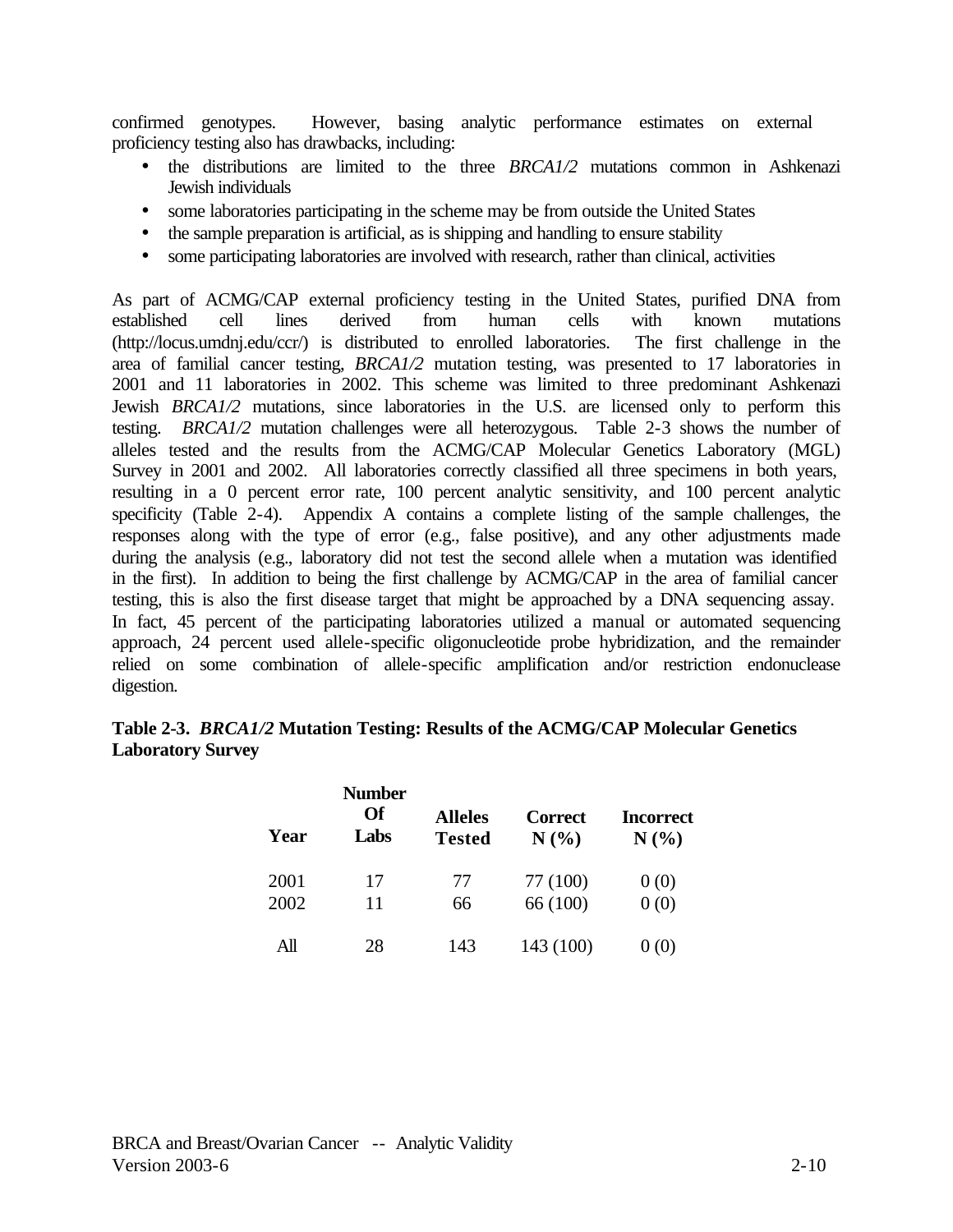|      | <b>Analytic</b>     |                     | <b>Analytic</b>     |                     |  |  |  |
|------|---------------------|---------------------|---------------------|---------------------|--|--|--|
| Year | Sensitivity $(\% )$ | $(95\% \text{ CI})$ | Specificity $(\% )$ | $(95\% \text{ CI})$ |  |  |  |
| 2001 | 100                 | $(88.1 - 100)$      | 100                 | $(92.6 - 100)$      |  |  |  |
| 2002 | 100                 | $(84.6 - 100)$      | 100                 | $(92.0 - 100)$      |  |  |  |
| All  | 100                 | $(93.0 - 100)$      | 100                 | $(96.0 - 100)$      |  |  |  |

**Table 2-4. Analytic Performance for Identifying** *BRCA1/2* **Mutations According to Data from the ACMG/CAP Molecular Genetics Laboratory Survey** 

*Complicating factors in interpreting survey results* These were limited challenges, and in each of the two years, two of the three samples did not contain a mutation. An additional aim of these external challenges was to assess the type of reporting and counseling information that the participating laboratories might include in their report. The results for interpretation are given in Table 2-5. In 2001, for each of the two challenges without a *BRCA1/2* mutation, 10 of 17 laboratories (59%) responded that the risk of breast cancer could not be determined without testing an affected relative, while 7 (41%) stated that the risk of breast cancer is the same as that for the general population. The first interpretation is correct. Responses improved in 2002, with one exception (one laboratory correctly found no mutation in the sample, but indicated a lifetime risk of breast cancer of 50 to 85% - Table 2-5). In the challenge containing a *BRCA2* mutation, 16 of 17 laboratories (94%) estimated the lifetime risk of breast cancer as 50 to 85 percent. The one remaining laboratory estimated the risk of breast cancer to be 80 to 95 percent. These postanalytic issues are as important as technical proficiency.

**Gap in Knowledge: ACMG/CAP: Analytic performance estimates are preliminary**. While these data are not complete or robust, there is no evidence of a problem in detecting a specific *BRCA2* mutation with any of the existing laboratory methodologies. Expansion of these challenges to include different types of mutations and comparisons amongst methodologies will assist in validating the analytic performance of the U.S. laboratories providing clinical testing for a subset of *BRCA1/2* mutations.

**Gap in Knowledge: ACMG/CAP: Analytic performance estimates are available for only a small number of mutations.** Only a small number of mutations (3) is included in external proficiency testing exercises (185delAG, 5382insC, 6174delT). Only one of these three mutations was challenged in the first two years. Other mutations, such as those identified in index cases, have not yet been subject to external proficiency testing.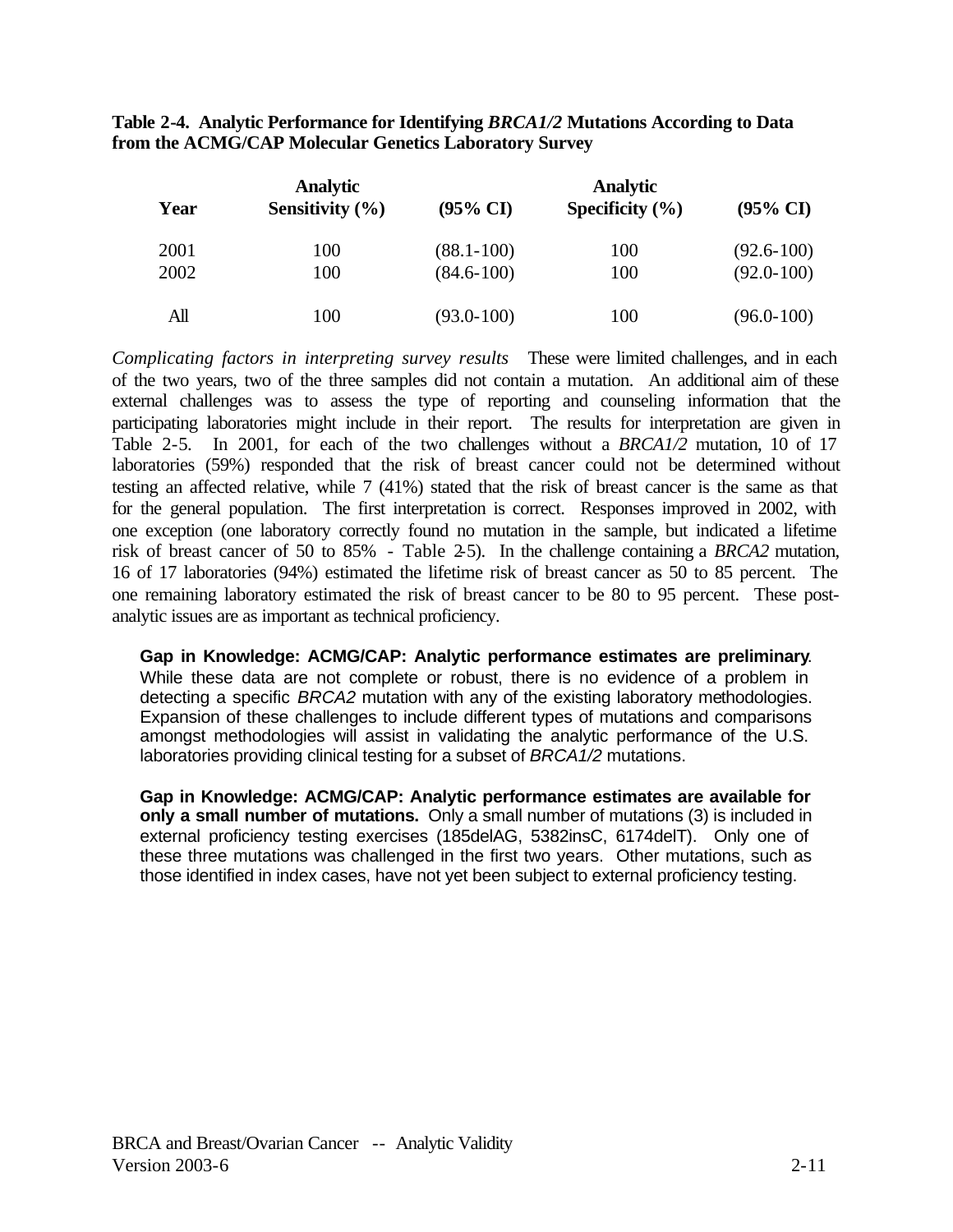#### **Table 2-5. Responses for the post-analytic aspects of** *BRCA1/2* **mutation challenges from laboratories participating in the ACMG/CAP Molecular Genetics Laboratory Surveys**

|                                                                                                                                    | Participants $N(\%)$ |          |  |
|------------------------------------------------------------------------------------------------------------------------------------|----------------------|----------|--|
| <b>Response</b>                                                                                                                    | 2001                 | 2002     |  |
| Case 1 (no mutation)                                                                                                               |                      |          |  |
| Lifetime risk of breast cancer is reduced but cannot be determined<br>without <i>BRCA</i> mutation testing of an affected relative | 10(59)               | 10(91)   |  |
| Lifetime risk of breast cancer is the same as that in the general<br>population                                                    | 7(41)                | 1(9)     |  |
| Case 2 (no mutation)                                                                                                               |                      |          |  |
| Lifetime risk of breast cancer is reduced but cannot be determined<br>without <i>BRCA</i> mutation testing of an affected relative | 10(59)               | 9(82)    |  |
| Lifetime risk of breast cancer is the same as that in the general<br>population                                                    | 7(41)                | 1(9)     |  |
| Lifetime risk of breast cancer is approximately 50-85%                                                                             | $\theta$             | 1(9)     |  |
| Case $3(6174$ delT)                                                                                                                |                      |          |  |
| Lifetime risk of breast cancer is approximately 50-85%                                                                             | 16(94)               | 11 (100) |  |
| Lifetime risk of breast cancer is approximately 80-95%                                                                             | 1(6)                 | 0        |  |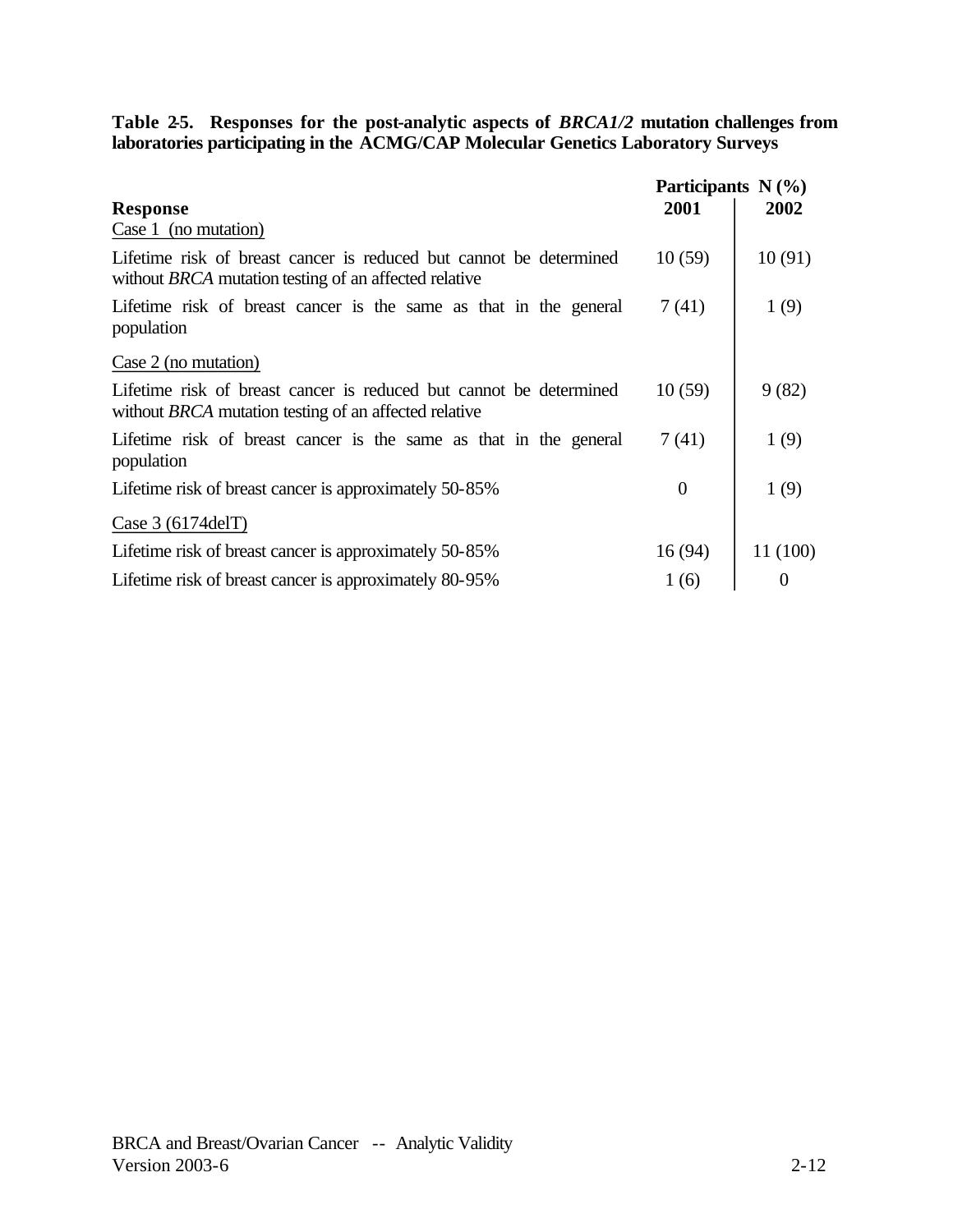# **Appendix A. Data Used to Estimate Analytic Sensitivity and Specificity from external proficiency testing**

*European Molecular Genetics Quality Network* Table 2-6 summarizes the familial cancer testing (*BRCA1/2* mutations) external proficiency testing results obtained by European Molecular Genetics Quality Network (EMQN). Samples with known genotypes were distributed to participants from 1999 through 2002. The first column of the table contains the case number for the year. The second column contains number of participating laboratories, followed by the genotype of the sample. The number of laboratories reporting specific genotypes is then provided, along with a tabulation of their 'correct' and 'incorrect' responses. The table also contains the data used to compute the analytic sensitivity and specificity in a box, along with the yearly (and summary) totals.

|                     |      |                    | <b>Reported Alleles</b> |                  |  |
|---------------------|------|--------------------|-------------------------|------------------|--|
| <b>Distribution</b> | Labs | <b>Genotype</b>    | <b>Correct</b>          | <b>Incorrect</b> |  |
| 1999                |      |                    |                         |                  |  |
| <b>Case 1</b>       | 13   | <b>C140T</b>       |                         |                  |  |
|                     | 12   | C <sub>140</sub> T | 24                      | 0                |  |
|                     | 1    | Wild type          | 1                       | 1(fn)            |  |
| Case 2              | 14   | A5176G             |                         |                  |  |
|                     | 14   | A5176G             | 28                      | 0                |  |
|                     | 1    | $\ast$             |                         | 1(fp)            |  |
| Case 3              | 13   | <b>C4446T</b>      |                         |                  |  |
|                     | 13   | C4446T             | 26                      | 0                |  |
| <b>Totals</b>       |      | 80 alleles         | 79                      | $\mathbf{2}$     |  |

#### **Table 2-6. Computations for the EMQN Proficiency Testing Surveys**

\* One laboratory identified the correct mutation, but also reported a second base exchange that was not seen by the 2 reference labs or any of the other participants.

 $fn = false$  negative  $fp = false$  positive

# **(Table 2-6 continued on next page)**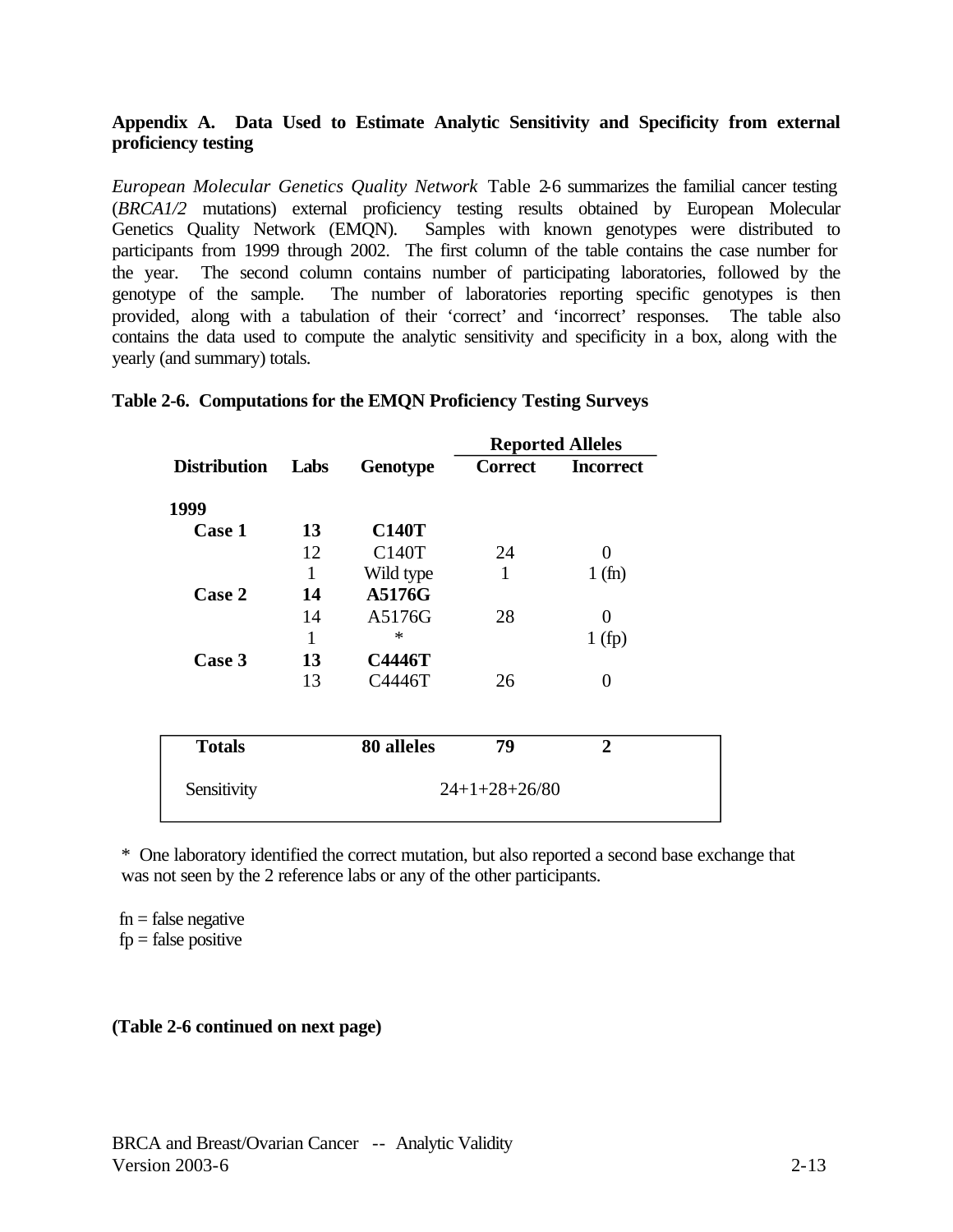|                     |                |                 |                      | <b>Reported Alleles</b> |
|---------------------|----------------|-----------------|----------------------|-------------------------|
| <b>Distribution</b> | Labs           | <b>Genotype</b> | Correct              | <b>Incorrect</b>        |
| 2000                |                |                 |                      |                         |
| Case 1              | 24             | 185delAG        |                      |                         |
|                     | 24             | 185delAG        | 48                   | $\theta$                |
| Case 2              | 24             | $1259$ del $G$  |                      |                         |
|                     | 22             | $1259$ del $G$  | 44                   | $\Omega$                |
|                     | 1              | Wild type       | 1                    | 1(fn)                   |
|                     | 1              | Wrong position  | 1                    | $0 \text{ (wm)}$        |
| Case 3              | 20             | A10462G         |                      |                         |
|                     | 18             | A10462G         | 36                   | 0                       |
|                     | $\overline{2}$ | Wild type       | $\overline{2}$       | 2(fn)                   |
| <b>Totals</b>       |                | 136 alleles     | 132                  | 3                       |
| Sensitivity         |                |                 | $48+44+1+1+36+2/136$ |                         |
|                     |                |                 |                      |                         |

# **Table 2-6 (Continued)**

 $fn = false$  negative, wm = wrong mutation

|                     |                |                 | <b>Reported Alleles</b> |                  |  |
|---------------------|----------------|-----------------|-------------------------|------------------|--|
| <b>Distribution</b> | Labs           | <b>Genotype</b> | <b>Correct</b>          | <b>Incorrect</b> |  |
| 2001                |                |                 |                         |                  |  |
| Case 1              | 41             | 3600del11       |                         |                  |  |
|                     | 39             | 3600del11       | 78                      | $\Omega$         |  |
|                     | 1              | Wild type       | 1                       | 1(fn)            |  |
|                     | 1              | 4600del11       | $\mathbf{1}$            | $1 \text{ (wm)}$ |  |
| Case 2              | 38             | G4603A          |                         |                  |  |
|                     | 34             | G4603A          | 68                      | 0                |  |
|                     | $\overline{2}$ | Wild type       | 2                       | 2(fn)            |  |
|                     | $\overline{2}$ | G4603T          | $\overline{2}$          | $2 \text{ (wm)}$ |  |
| Case 3              | 40             | <b>G5075A</b>   |                         |                  |  |
|                     | 38             | G5075A          | 76                      | 0                |  |
|                     | $\overline{2}$ | Wild type       | $\overline{2}$          | 2(fn)            |  |
| <b>Totals</b>       |                | 238 alleles     | 230                     | 8                |  |

 $fn = false$  negative, wm = wrong mutation

# **(Table 2-6 continued on next page)**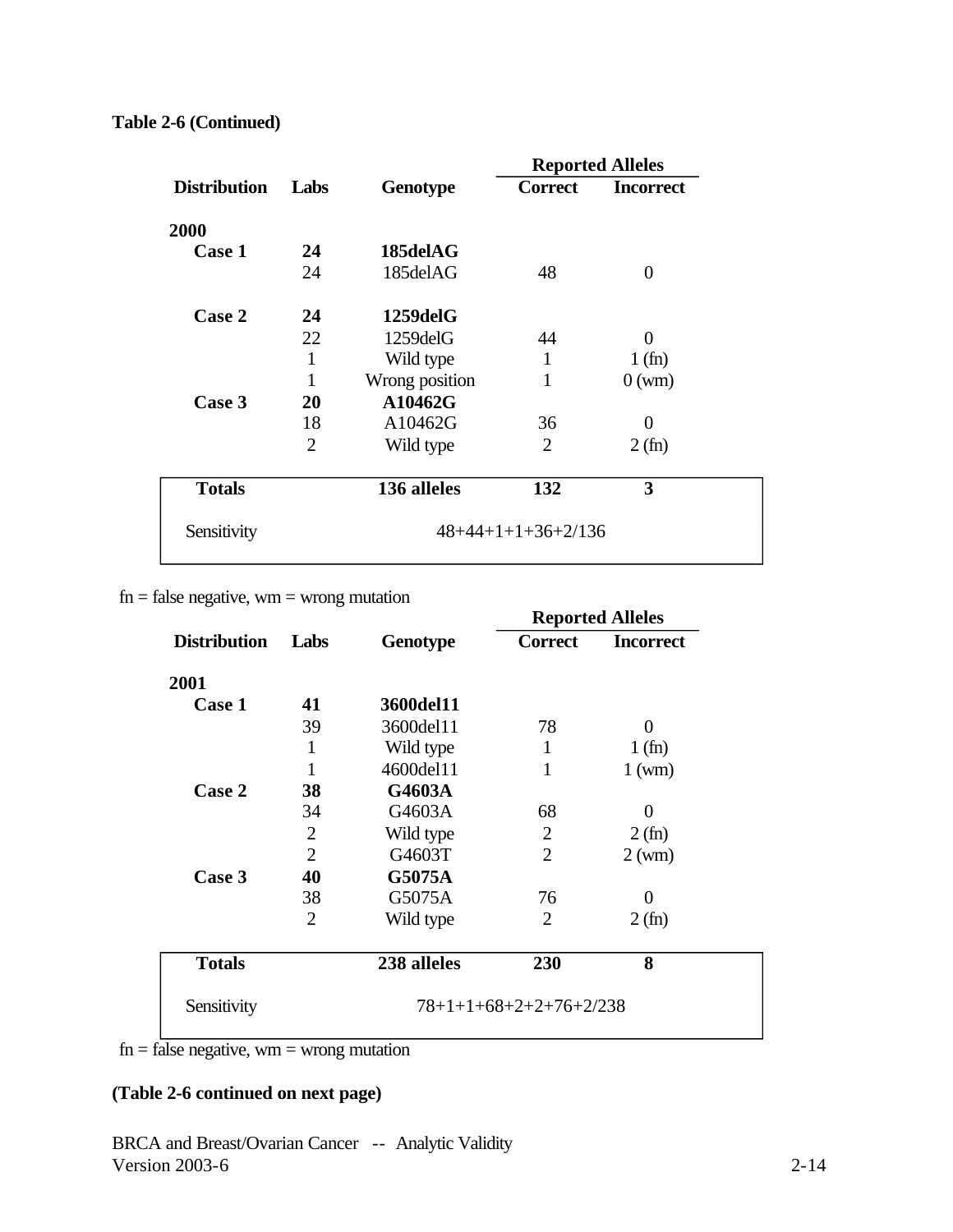|                |                 |                | <b>Reported Alleles</b> |  |  |
|----------------|-----------------|----------------|-------------------------|--|--|
| Labs           | <b>Genotype</b> | <b>Correct</b> | <b>Incorrect</b>        |  |  |
|                |                 |                |                         |  |  |
| 36             | 5677insA        |                |                         |  |  |
| 34             | 5677insA        | 68             | 0                       |  |  |
| $\overline{2}$ | Wild type       | $\overline{2}$ | 2(fn)                   |  |  |
| 36             | 300T>G          |                |                         |  |  |
| 36             | 300T>G          | 72             | $\theta$                |  |  |
| 36             | 3875del4        |                |                         |  |  |
| 34             | 3875del4        | 68             | 0                       |  |  |
| $\overline{2}$ | Wild type       | $\overline{2}$ | 2(fn)                   |  |  |
|                | 216 alleles     | 212            | $\overline{\mathbf{4}}$ |  |  |
|                |                 |                |                         |  |  |
|                |                 |                | $68+2+72+68+2/216$      |  |  |

# **Table 2-6 (Continued)**

 $fn = false$  negative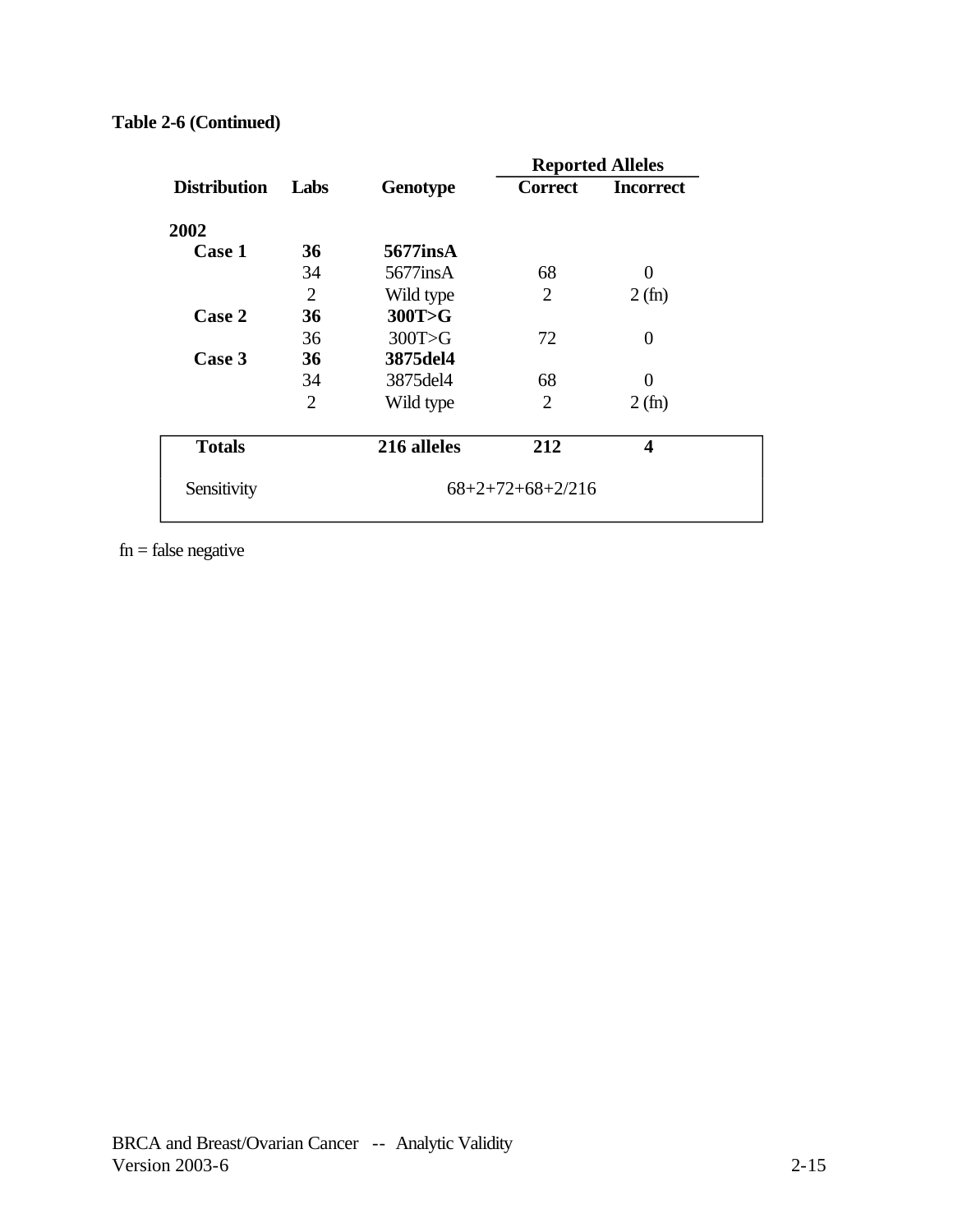*American College of Medical Genetics/College of American Pathologists* Table 2-7 summarizes the familial cancer testing (*BRCA1/2* mutations) external proficiency testing results obtained by the American College of Medical Genetics and the College of American Pathologists (ACMG/CAP). Samples with known genotypes were distributed to participants in 2001 and 2002. The first column of the table contains the distribution label (e.g. MGL-07 indicates the  $7<sup>th</sup>$ DNA sample distributed as part of the Molecular Genetics Laboratory Survey). The second column contains the number of participating laboratories, followed by the genotype of the sample. The number of laboratories reporting specific genotypes is then provided, along with a tabulation of their 'correct' and 'incorrect' responses. The table also contains the data used to compute the analytic sensitivity and specificity in a box, along with the yearly (and summary) totals.

|                     |      |                 | <b>Reported Alleles</b> |                  |  |
|---------------------|------|-----------------|-------------------------|------------------|--|
| <b>Distribution</b> | Labs | <b>Genotype</b> | <b>Correct</b>          | <b>Incorrect</b> |  |
| 2001                |      |                 |                         |                  |  |
| <b>MGL-07</b>       | 12   | normal          |                         |                  |  |
|                     | 12   | normal          | 24                      | 0                |  |
| <b>MGL-08</b>       | 12   | normal          |                         |                  |  |
|                     | 12   | normal          | 24                      | 0                |  |
| <b>MGL-09</b>       | 17   | $6174$ del $T$  |                         |                  |  |
|                     | 17   | $6174$ delT     | $29*$                   | $\theta$         |  |
|                     |      |                 |                         |                  |  |
| <b>Totals</b>       |      | 77 alleles      | 77                      | $\bf{0}$         |  |
| Sensitivity         |      |                 | 29/29                   |                  |  |
| Specificity         |      |                 | $(24 + 24)/(24 + 24)$   |                  |  |

|  | Table 2-7. Computations for the ACMG/CAP Proficiency Testing Surveys |  |  |  |  |  |
|--|----------------------------------------------------------------------|--|--|--|--|--|
|--|----------------------------------------------------------------------|--|--|--|--|--|

\* Five laboratories did not test the second allele when the mutation was identified in the first allele.

## **(Table 2-7 continued on next page)**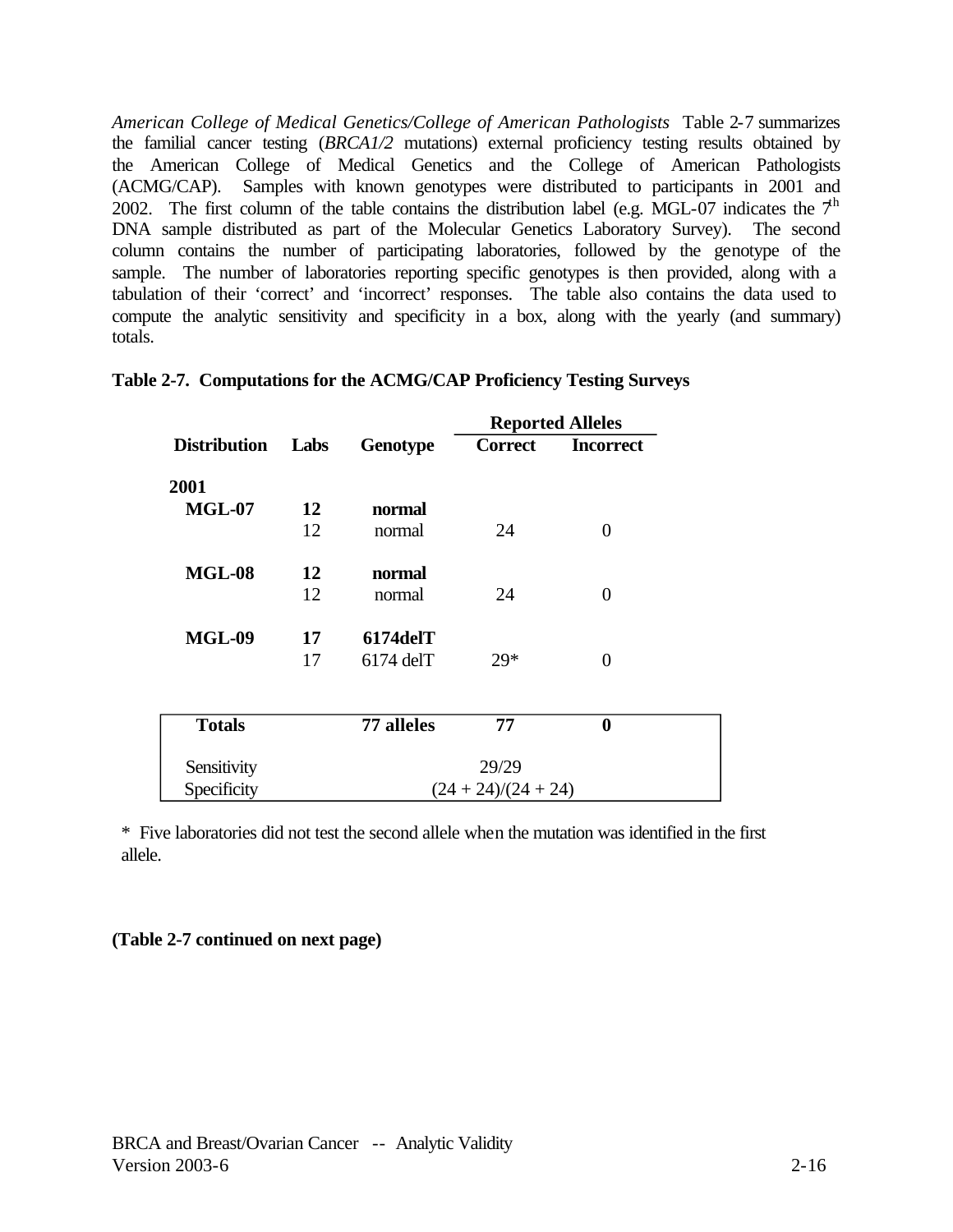|                     |      |                       |                | <b>Reported Alleles</b> |
|---------------------|------|-----------------------|----------------|-------------------------|
| <b>Distribution</b> | Labs | <b>Genotype</b>       | <b>Correct</b> | <b>Incorrect</b>        |
| 2002                |      |                       |                |                         |
| <b>MGL3-04</b>      | 11   | normal                |                |                         |
|                     | 11   | normal                | 22             | 0                       |
| <b>MGL3-05</b>      | 11   | normal                |                |                         |
|                     | 11   | normal                | 22             | $\Omega$                |
| <b>MGL3-06</b>      | 11   | $6174$ del $T$        |                |                         |
|                     | 11   | $6174$ delT           | 22             | $\Omega$                |
|                     |      |                       |                |                         |
| <b>Totals</b>       |      | 77 alleles            | 77             | 0                       |
| Sensitivity         |      | 22/22                 |                |                         |
| Specificity         |      | $(22 + 22)/(22 + 22)$ |                |                         |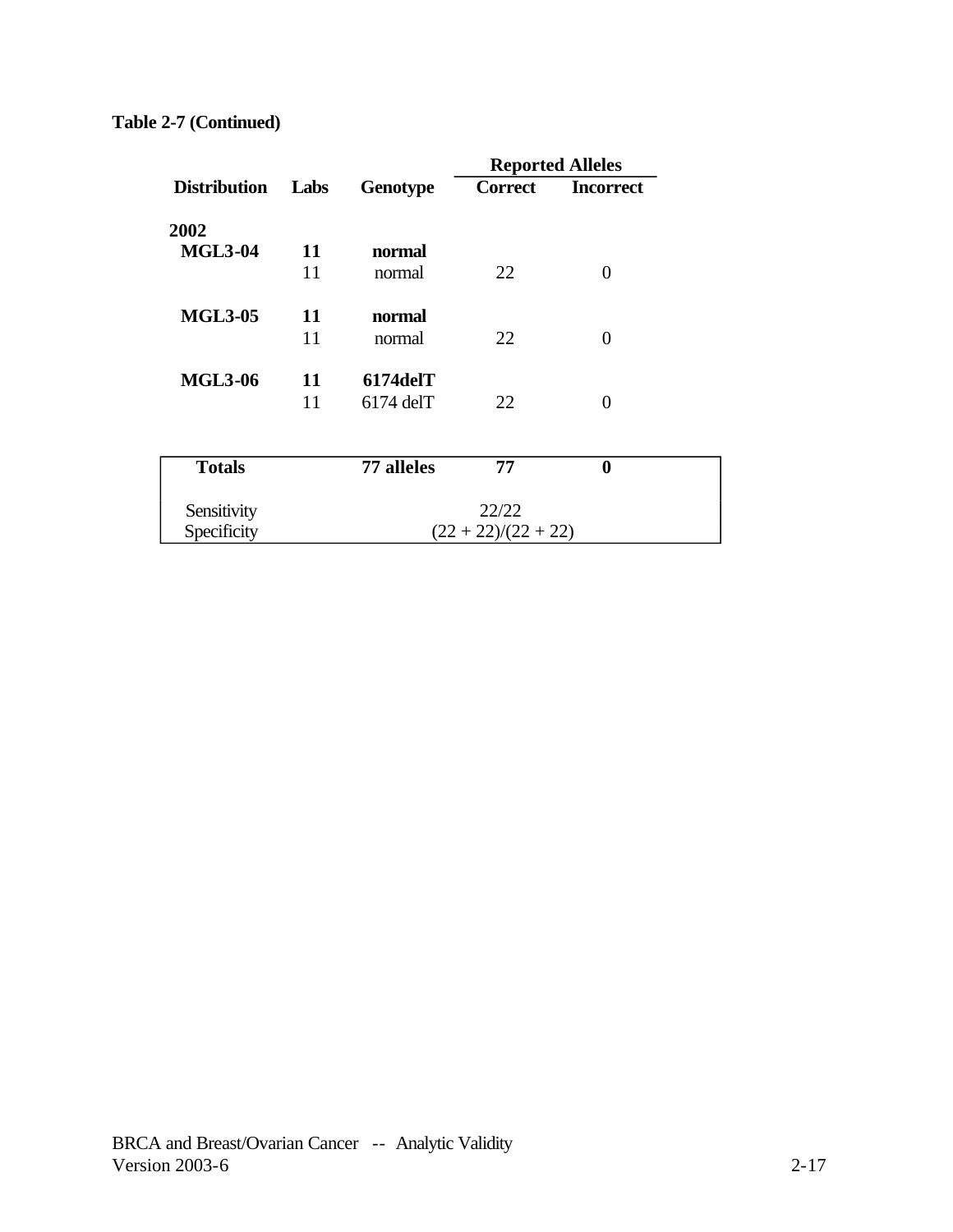#### **Appendix B. Analytic Methodologies Used for** *BRCA1/2* **Mutation Analysis**

*Testing Methods by U.S. Laboratories* Table 2-8 lists categories of methodologies that are used to detect *BRCA1/2* mutations by laboratories participating in proficiency testing programs in the United States (ACMG/CAP MGL Survey), along with the proportions using each method. Because many laboratories utilize "home brew" assays, these categories are not homogeneous.

# **Table 2-8. Testing Methods Utilized by US Laboratories, According to ACMG/CAP External Surveys**

| 17<br>11<br>25.0<br>23.5<br>11.8<br>8.3<br>5.9<br>$\theta$<br>5.9<br>$\boldsymbol{0}$<br>Allele-specific PCR/ARMS<br>5.9<br>25.0<br>$\theta$<br>5.9<br>analysis<br>25.0<br>5.9<br>analysis & DNA sequencing, automated<br>5.9<br>$\boldsymbol{0}$<br>analysis & Allele-specific PCR/ARMS<br>5.9<br>8.3<br>analysis & Mutation Scanning Methods (SSCP, dHPLC, etc.)<br>5.9<br>Other & DNA sequencing, automated<br>$\boldsymbol{0}$<br>5.9<br>$\mathbf{0}$<br>electrophoresis for size analysis<br>5.9<br>$\mathbf{0}$<br>endonuclease digestion and electrophoresis for size analysis &<br>DNA sequencing, automated $\&$ Allele specific PCR/ARMS $\&$<br>Mutation scanning | <b>Testing Method</b>                                           | 2001(%) | 2002(%) |
|------------------------------------------------------------------------------------------------------------------------------------------------------------------------------------------------------------------------------------------------------------------------------------------------------------------------------------------------------------------------------------------------------------------------------------------------------------------------------------------------------------------------------------------------------------------------------------------------------------------------------------------------------------------------------|-----------------------------------------------------------------|---------|---------|
|                                                                                                                                                                                                                                                                                                                                                                                                                                                                                                                                                                                                                                                                              | <b>Total Number of Laboratories</b>                             |         |         |
|                                                                                                                                                                                                                                                                                                                                                                                                                                                                                                                                                                                                                                                                              | Allele Specific Oligonucleotide (ASO)                           |         |         |
|                                                                                                                                                                                                                                                                                                                                                                                                                                                                                                                                                                                                                                                                              | DNA sequencing, automated                                       |         |         |
|                                                                                                                                                                                                                                                                                                                                                                                                                                                                                                                                                                                                                                                                              | DNA sequencing, manual                                          |         |         |
|                                                                                                                                                                                                                                                                                                                                                                                                                                                                                                                                                                                                                                                                              | DNA sequencing, automated $\&$                                  |         |         |
|                                                                                                                                                                                                                                                                                                                                                                                                                                                                                                                                                                                                                                                                              | Allele-specific PCR/ARMS                                        |         |         |
|                                                                                                                                                                                                                                                                                                                                                                                                                                                                                                                                                                                                                                                                              | Restriction endonuclease digestion and electrophoresis for size |         |         |
|                                                                                                                                                                                                                                                                                                                                                                                                                                                                                                                                                                                                                                                                              | Restriction endonuclease digestion and electrophoresis for size |         |         |
|                                                                                                                                                                                                                                                                                                                                                                                                                                                                                                                                                                                                                                                                              | Restriction endonuclease digestion and electrophoresis for size |         |         |
|                                                                                                                                                                                                                                                                                                                                                                                                                                                                                                                                                                                                                                                                              | Restriction endonuclease digestion and electrophoresis for size |         |         |
|                                                                                                                                                                                                                                                                                                                                                                                                                                                                                                                                                                                                                                                                              |                                                                 |         |         |
|                                                                                                                                                                                                                                                                                                                                                                                                                                                                                                                                                                                                                                                                              | Other & Restriction endonuclease digestion and                  |         |         |
|                                                                                                                                                                                                                                                                                                                                                                                                                                                                                                                                                                                                                                                                              | Other & Oligonucleotide ligation assay & Restriction            |         |         |
|                                                                                                                                                                                                                                                                                                                                                                                                                                                                                                                                                                                                                                                                              | Other                                                           | 5.9     | 8.3     |

*Testing Methods in the European Community* Laboratories participating in the European Molecular Genetics Quality Network (EMQN) external proficiency testing schemes from 2000 through 2002 used a variety of methods to screen for mutations. Of the 296 samples analyzed during these years, the following methodologies were used: denaturing high performance liquid chromatography (73), denaturing gradient gel electrophoresis (40), protein truncation test (39). For 144 additional samples, either no details about methodology were given, or individual exotic techniques were used.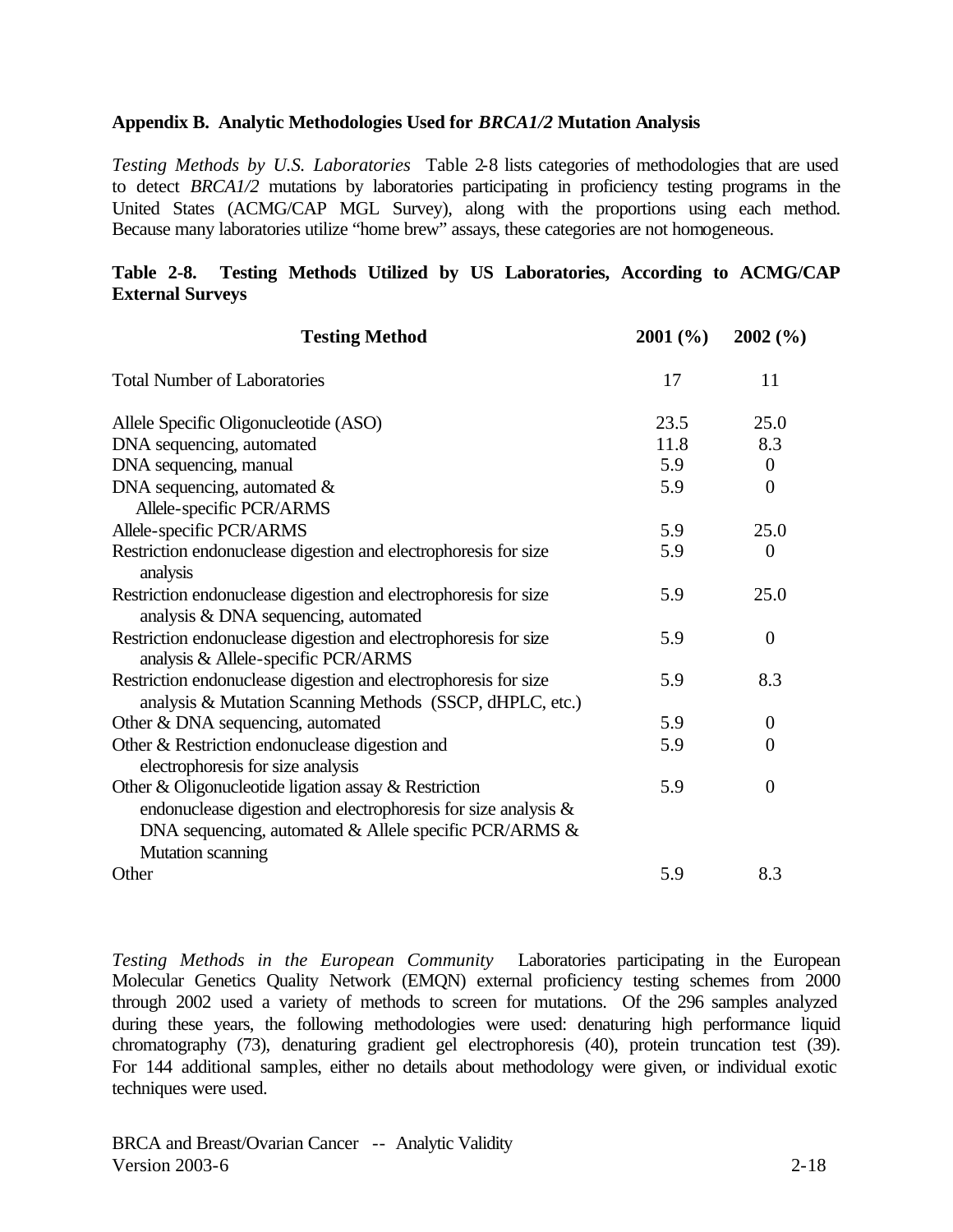# **Question 11. Is an internal quality control (QC) program defined and externally monitored?**

#### **Summary**

- Internal quality control procedures are well described in governmental and professional published standards and guidelines
- External monitoring is provided through inspections conducted by accrediting organizations such as the Clinical Laboratory Improvement Amendments (CLIA), the College of American Pathologists (CAP) and New York State
- Myriad Genetic Laboratories is certified by both CLIA and New York State

## **Definition**

Internal quality control is a set of laboratory procedures designed to ensure that the test method is working properly. An internal quality control program includes documentation that high standards are being practiced to ensure that:

- reagents used in all aspects of genetic testing are of high quality to allow successful test completion,
- all equipment is properly calibrated and maintained,
- good laboratory practices are being applied at every level of genetic testing. To the extent possible, all steps of the testing process must be controlled.

## **Quality control procedures**

Techniques that are used for analyzing DNA in testing for predisposition to breast/ovarian cancer are the same as those used for other molecular testing. These techniques are widely applied and well understood. As a result, it has been possible to design and publish generic internal quality control procedures, which many molecular laboratories already have in place. Table 2-9 lists published guidelines that, among other topics, describe reagent quality control, equipment calibration and maintenance, education of the technical staff, and other internal quality control procedures. The purpose of the quality control procedures is to rigorously control all steps of the DNA testing process to minimize the potential for test failure. Given that the internal procedures for establishing and maintaining good laboratory practice are readily available (Neumaier *et al.*, 1998), the important next step will be to encourage, assist, and require laboratories to apply and document appropriate quality control procedures.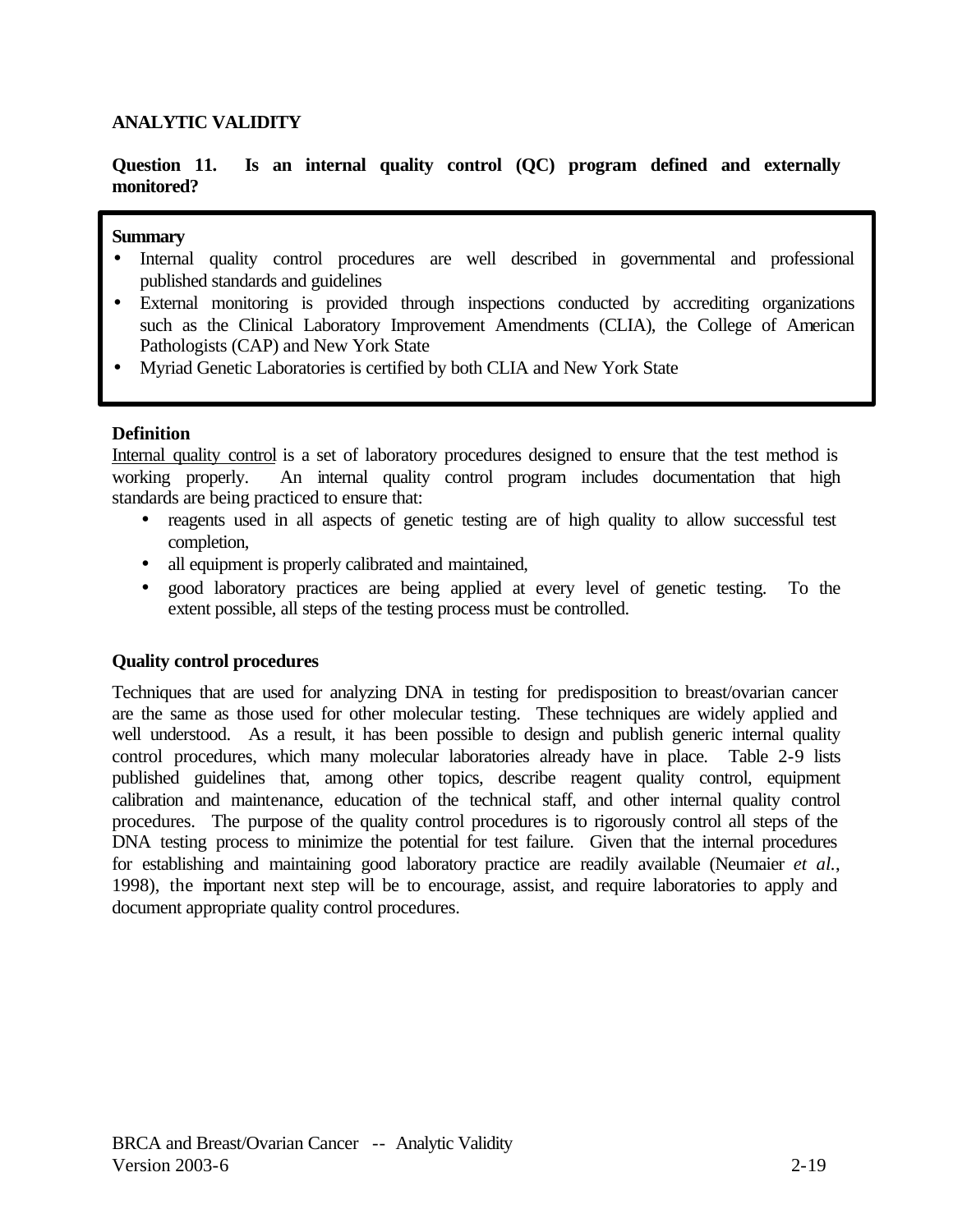# Table 2-9. Guidelines, Recommendations, and Checklists that Address Internal Quality **Control Issues and Requirements.**

| <b>Guidelines, Recommendations and Checklists</b>                                                                           | <b>Source / Reference</b>                   |  |  |
|-----------------------------------------------------------------------------------------------------------------------------|---------------------------------------------|--|--|
| Clinical Laboratory Improvement Amendments of 1988                                                                          | Federal Register 1992;57:7002-3             |  |  |
| Genetic Testing Under CLIA                                                                                                  | Federal Register 2000;65: 25928-24934       |  |  |
| New York State Laboratory Standards (9/00)                                                                                  | www.wadsworth.org/labcert/download.htm      |  |  |
| Molecular Diagnostic Methods for Genetic Diseases: National Committee for Clinical Laboratory<br><b>Approved Guidelines</b> | Standards MM1-A Vol 20 #7                   |  |  |
| College of American Pathologists Checklist                                                                                  | www.cap.org                                 |  |  |
| Standards and Guidelines for Clinical Genetics Testing                                                                      | <b>American College of Medical Genetics</b> |  |  |
|                                                                                                                             | www.faseb.org/genetics/acmg/stds            |  |  |

## **External monitoring**

All clinical laboratories performing genetic testing must comply with general regulations under the Clinical Laboratory Improvement Amendments (CLIA), and a CLIA certification should be considered the minimum acceptable level of external monitoring. One shortcoming of having only a CLIA certification is that CLIA inspectors often have less experience in evaluating genetic testing laboratories than other certifying organizations. CLIA is in the process of upgrading its regulations regarding genetic testing. The Task Force on Genetic Testing concluded that the current CLIA requirements are insufficient to ensure quality of molecular genetic testing. Laboratories certified by the College of American Pathologists (CAP) or by New York State Health Department will have undergone a more rigorous external monitoring that requires specific procedures and documentation. Myriad Genetic Laboratories is currently CLIA-certified and is licensed by New York State.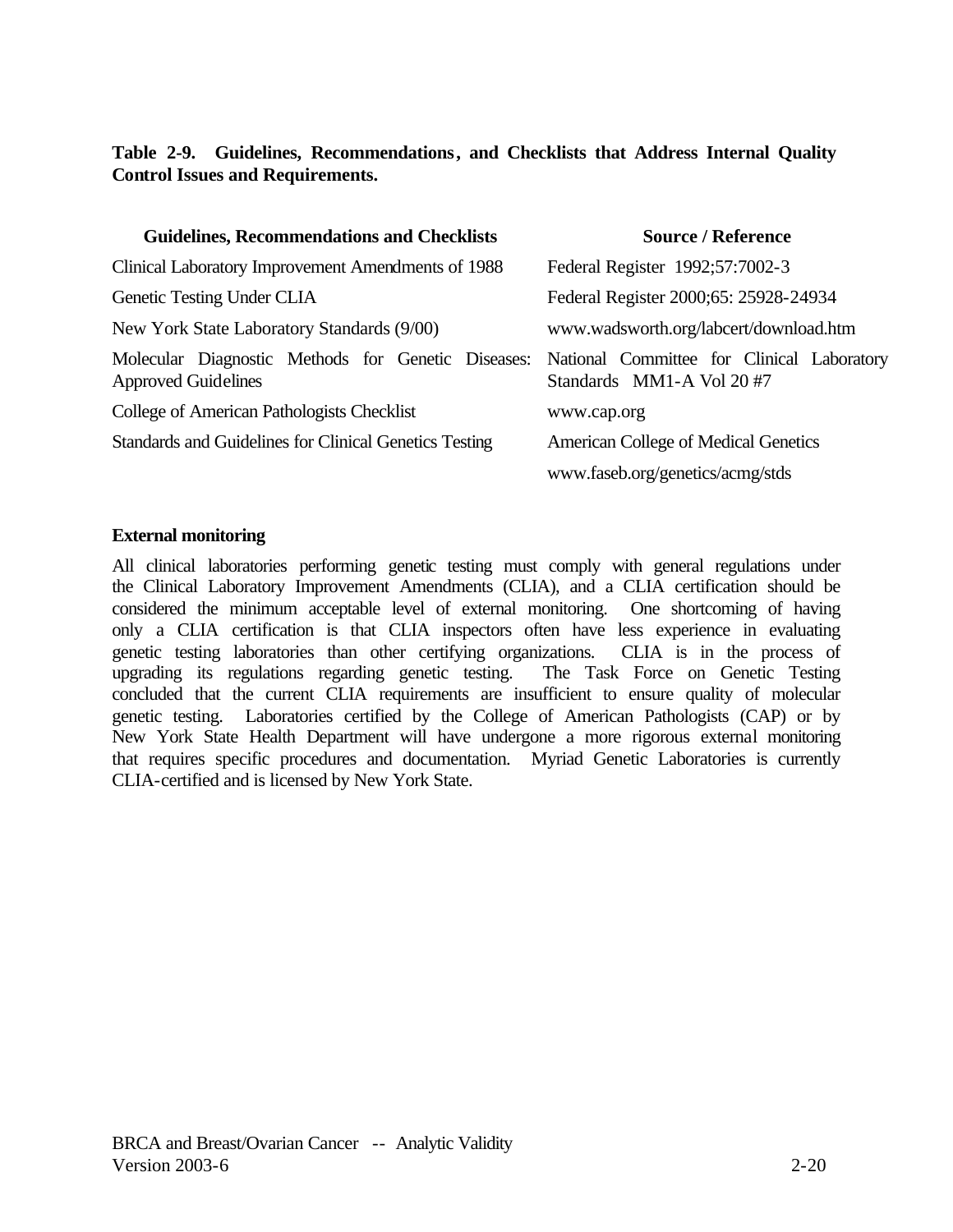## **Question 12. Have repeated measurements been made on specimens?**

#### **Summary**

- Having information about repeated measurements on the same specimen is important for determining the type and rate of errors in *BRCA1/2* mutation testing
- External proficiency testing programs in the U.S. provide limited data for repeated measurements on the same specimen by multiple laboratories.
- To date, all participating laboratories (including Myriad Genetic Laboratories) have agreed on the mutation status of all challenges
- All clinical laboratories test control samples repeatedly, but results are not usually reported
- Myriad Genetic Laboratories has performed internal method comparisons showing a high degree of agreement between gel-based and capillary-based sequencing

#### **Measurements made on the same specimen in different laboratories**

Multiple laboratories have made repeated measurements on the same specimen, utilizing a variety of technologies. A collaborative external proficiency testing program, jointly administered by the American College of Medical Genetics and the College of American Pathologists (ACMG/CAP) provided three breast/ovarian cancer predisposition DNA challenges in 2001 and another three in 2002. A summary report of the results was also provided (Questions 9 and 10 give more detail). In the first two distributions of *BRCA1/2* mutations, 28 of 28 participating laboratories (100%, 95 percent CI 93.0-100%) correctly reported the results for all three challenges. This survey was limited to the three predominant Ashkenazi Jewish *BRCA1/2* mutations, and only one of the three samples in each year contained a mutation. The European Molecular Genetics Quality Network (EMQN) schemes for the molecular diagnosis of familial breast/ovarian cancer gene mutations (*BRCA1/2*) were presented from 1999 to 2002 (full data are not yet available from 2002) to assess the sensitivity of screening for unknown mutations in specified exons. Forty-one laboratories from eighteen countries were represented through 2001. All laboratories used an automated DNA sequencing methodology to identify mutations for these challenges. However, a variety of screening methodologies was used to scan the specified exons. The overall error rate for 1999 to 2002 is 2.7 percent (95 percent CI 1.6 to 4.2%). The overall sensitivity is 97.1 percent (95% CI 95.2-98.5 percent - Questions 9 and 10).

#### **Measurements made repeatedly on the same sample within a laboratory**

It is common practice for repeated measurements to be made on the same specimen (a control specimen) within a laboratory. For each assay, a positive control is usually included for testing. This internal documentation will remain within the laboratory but will be available for on-site inspections by certifying agencies as part of external monitoring. Thus, one avenue for collection of these data would be to use laboratory survey instruments. For DNA sequencing at Myriad Genetic Laboratories, typical controls (positive or negative) are not run. Clinical Laboratory Improvement Amendments (CLIA) has approved a quality control protocol that involves the correct sequencing from each batch of reagents, independent analysis of all deleterious and uncertain mutations, assurance of no contamination, and control of the majority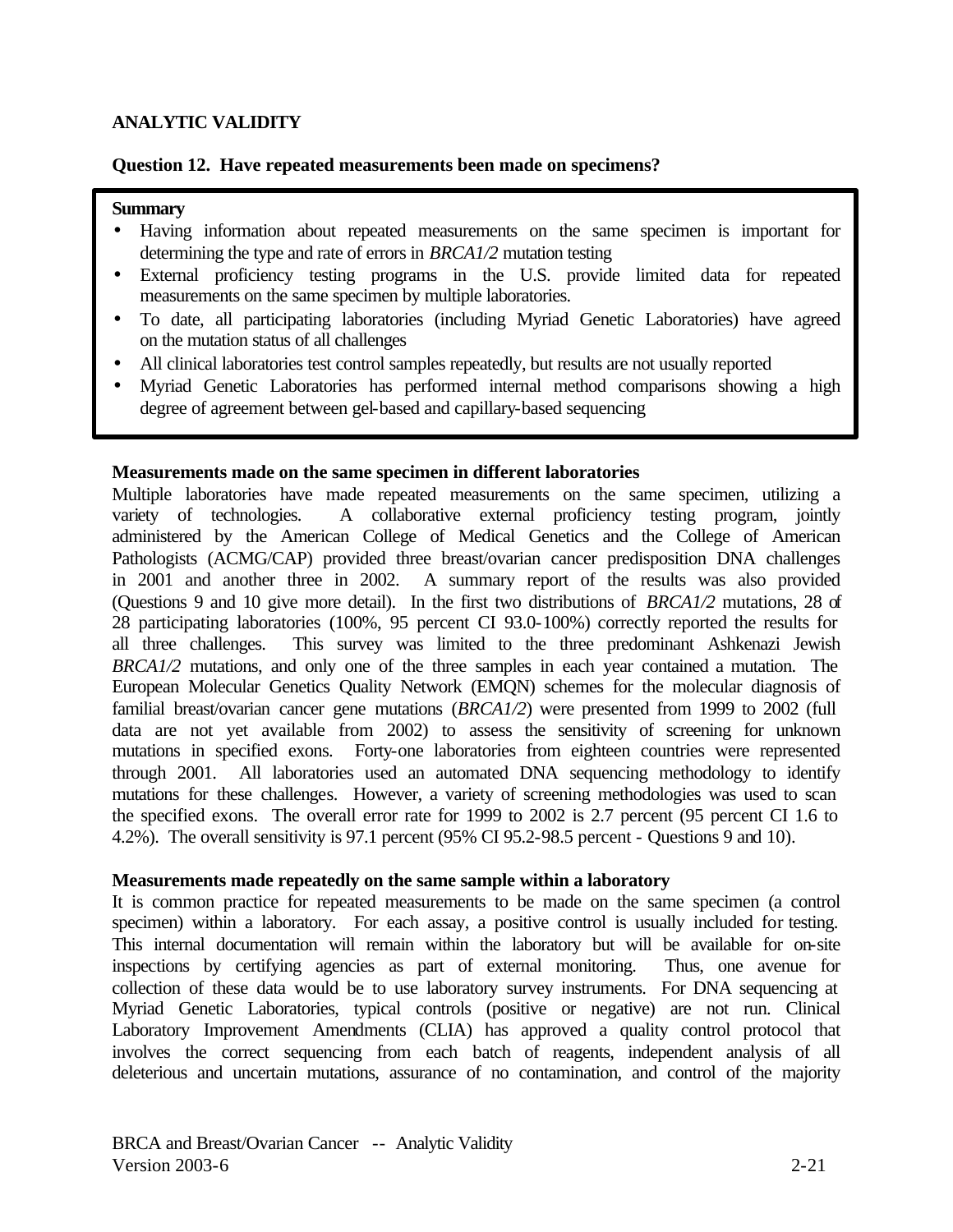of the sequence against 15 other specimens (16 specimens per run - Ward B, personal communication).

Myriad Genetic Laboratories has described an annual internal proficiency testing program, where 12 samples containing a wide range of known deleterious *BRCA1/2* mutations are sent to clients who then blindly resubmit them (Ward B, personal communication). Since January 1997, a total of 144 such internal proficiency tests have been conducted for BRACAnalysis. The proficiency tests were conducted using a set of DNA samples with known mutations, and no sample was sent more than once. These samples represented more than 750 recurring genetic variations in the *BRCA1/2* genes. To date, all 144 proficiency tests have identified the same genetic variants as the initial test. In addition, whenever there is a major change to its automated sequencing methodology, Myriad performs a revalidation using 80 samples with known deleterious *BRCA1/2* mutations. This has occurred approximately once a year since 1998. Data from these exercises are not available for our analysis.

According to Myriad, "A number of internal validation studies have been conducted in order to ascertain the analytic validity of BRACAnalysis. Most recently, a large scale study comparing data between gel-based and capillary-based sequencers was conducted with internal samples. Samples were first characterized using gel-based sequencing in order to identify genetic variations in the BRCA1/2 genes. Following gel-based sequencing, the same sample set was analyzed using capillary-based sequencing." Among the 128 samples with a mutation identified by the gel-based methodology, the capillary-based methodology agreed in all instances. Among the 910 samples without a known mutation, the two methods also agreed in all instances.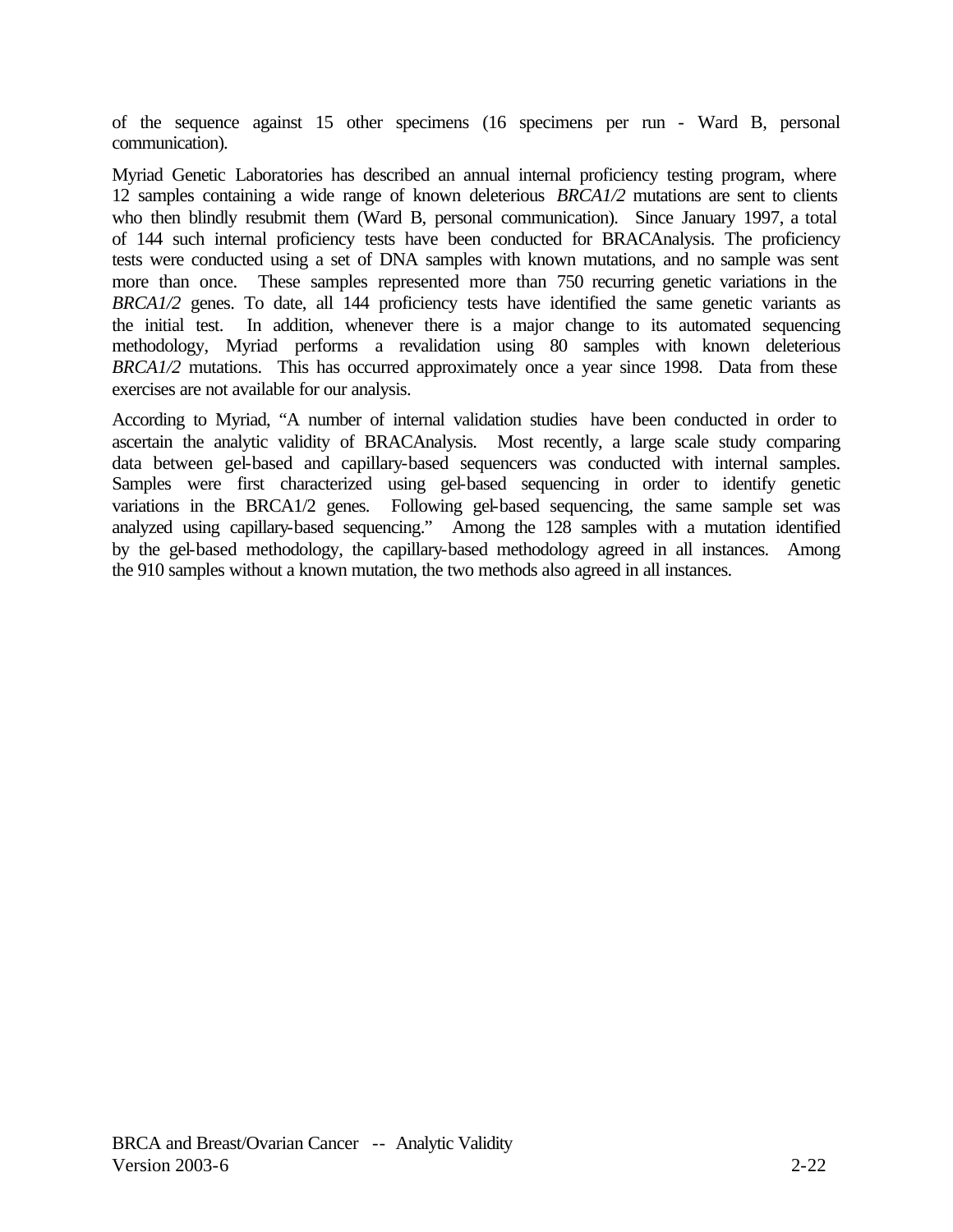# **Question 13. What is the within- and between-laboratory precision?**

This question is not applicable to testing for predisposition to breast/ovarian cancer, since such testing is qualitative. This question is only relevant to quantitative measurements such as repeat sizing.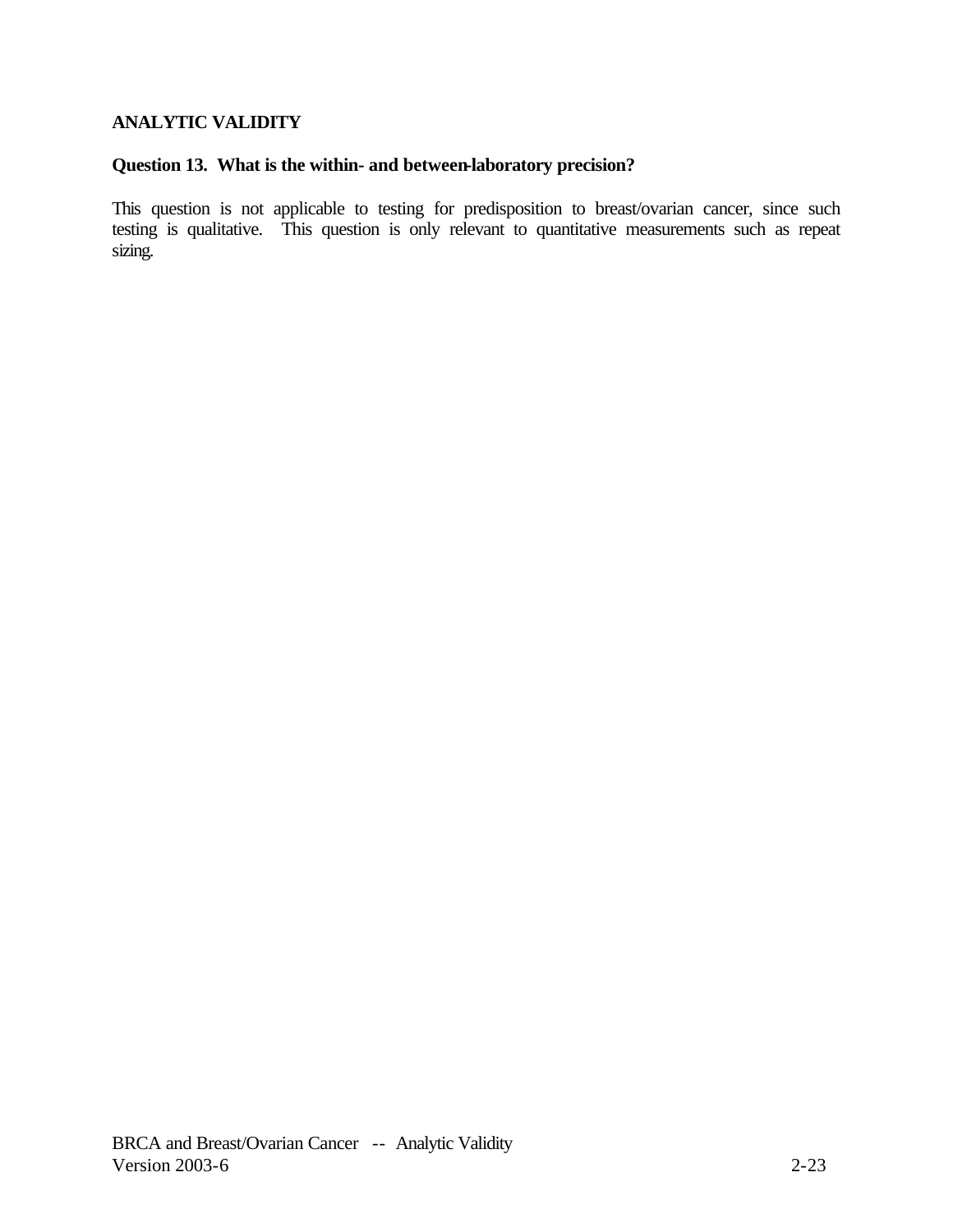# **Question 14. If appropriate, how is confirmatory testing performed to resolve false positive results in a timely manner?**

## **Summary**

- Confirmatory testing is additional testing to verify the finding of a mutation(s)
- It is likely to be useful because of occasional false positive test results
- There is little information about how often confirmatory testing corrects an error

# **Definitions**

Confirmatory testing is performed to ensure that the initially positive test result is correct. Examples include:

- a *BRCA1/2* mutation, either known deleterious or variant of uncertain significance, is identified in an individual. The specimen is then re-run to ensure that the result is correct.
- a methodology other than sequencing (e.g. protein truncation test) suggests a mutation. Sequencing is then used to identify and describe the mutation.

Four distinct types of confirmatory testing could be utilized, depending on the testing protocols in place and the circumstances in which the positive test result is obtained.

- Repeating the same test protocol on another aliquot of the same specimen
- Repeating the same test protocol on a different specimen
- Performing a different test protocol on another aliquot of the same specimen
- Performing a different test protocol on a different specimen

Reflexive testing is different from confirmatory testing, in that if a single or multi-site analysis does not identify a *BRCA1/2* mutation, full sequencing can be performed.

## **Importance of confirmatory testing**

It is important to determine how often 'false positive' results will be identified upon confirmatory testing. Based on the European proficiency testing experience, false positive results may occasionally occur (Question 9, Table 2-1). For this reason, it may be useful to perform confirmatory testing, when a mutation is identified. This issue is dealt with in more detail under Clinical Validity (Questions 19 and 20). Myriad Genetic Laboratories routinely confirms all positive test results by repeating the same test protocol on another aliquot of the same specimen.

**Gap in Knowledge: Impact of confirmatory testing on analytic specificity.** Myriad Genetic Laboratories routinely performs confirmatory testing on all positive test results, but information is not currently publicly available to determine the impact of confirmatory testing on analytic sensitivity and, consequently, the overall screening process.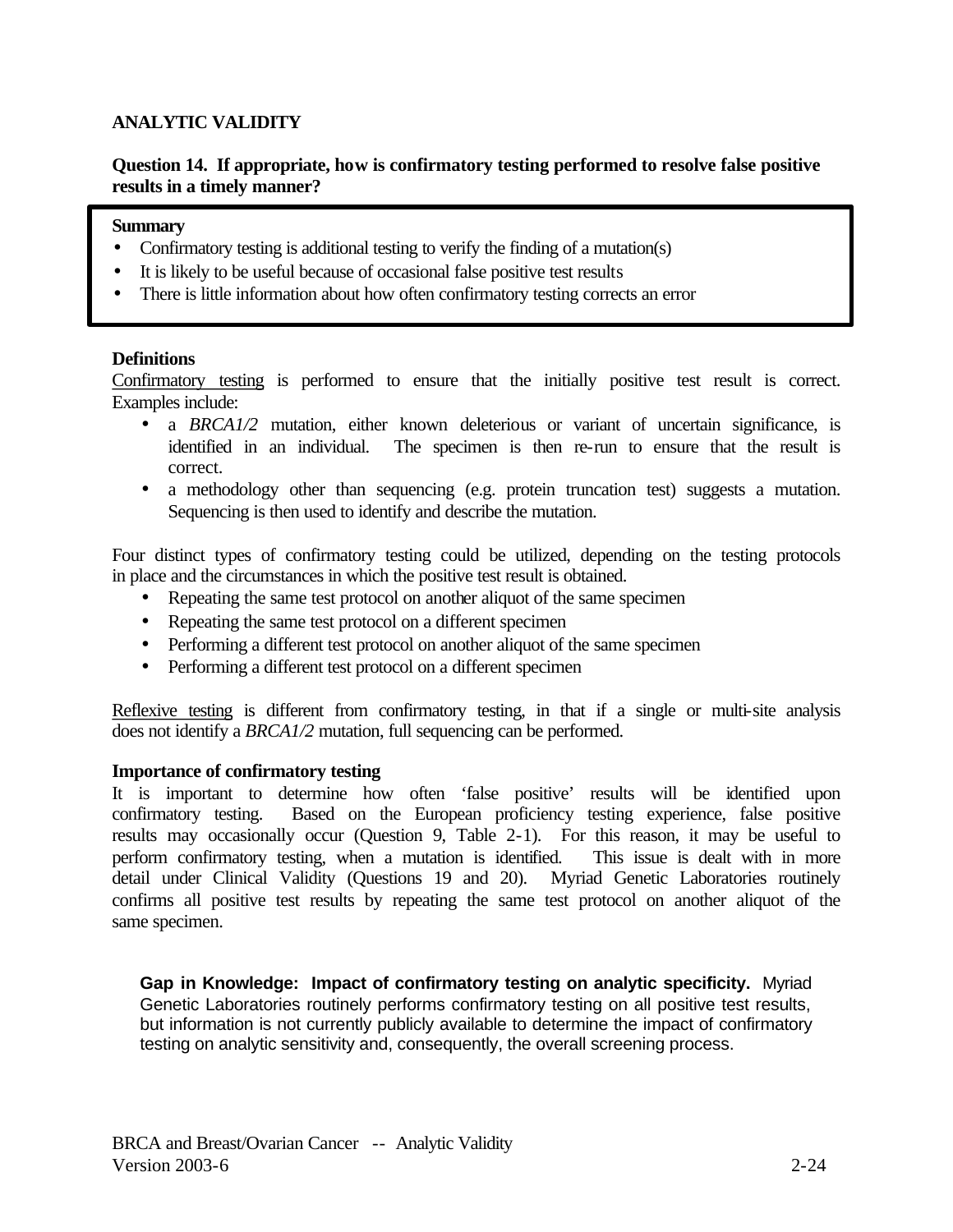# **Question 15. What range of patient specimens has been tested?**

# **Summary**

- Whole blood, fresh or frozen tissue and buccal samples are acceptable for *BRCA1/2* mutation testing for all types of DNA analysis
- Paraffin-embedded tissue is only suitable for single- and multi-site DNA analysis only

Molecular genetic *BRCA1/2* mutation analysis has been successfully performed in a variety of specimens using available methodologies. DNA testing can be performed on:

- whole blood (DNA isolated from peripheral blood lymphocytes)
- fresh or frozen tissue
- paraffin embedded tissue samples from tumors (single- and multi-site analysis only)
- buccal samples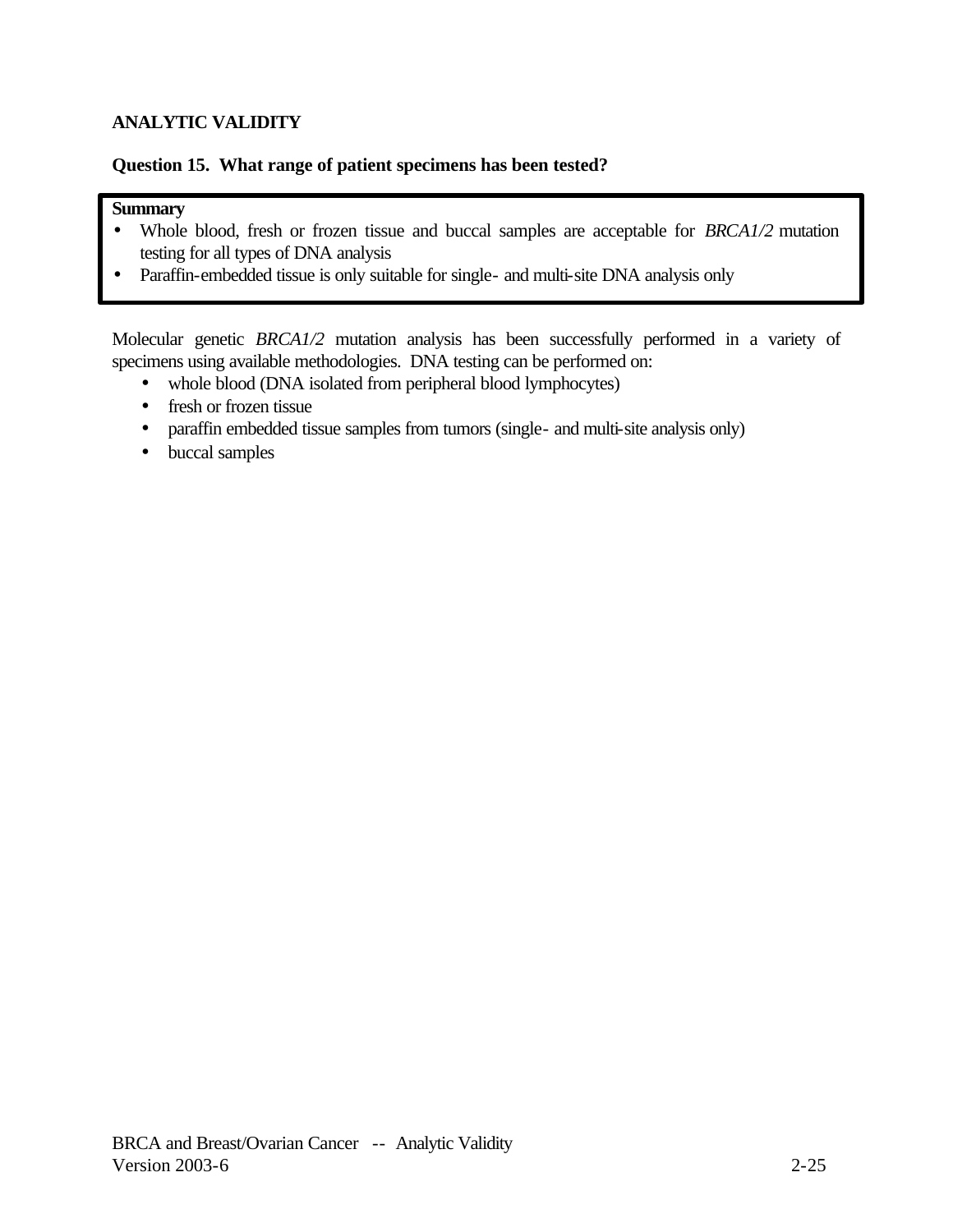## **Question 16. How often does the test fail to give a useable result?**

#### **Summary**

- Laboratory testing for *BRCA1/2* mutations can be divided into pre-analytic, analytic and post-analytic phases
- In the pre-analytic phase, generally agreed upon criteria are in use to determine the appropriateness of testing. If these are not met, the test can be canceled
- In the analytic phase, samples fail for multiple reasons, and these failures are routinely documented in clinical laboratories but are not generally available for outside review
- When analytic failures do occur, repeating the analysis will often yield useable results
- Types of failures and their associated rates are rarely reported

#### **Test 'failures' in the pre-analytic phase of testing**

In the pre-analytic phase, it may be determined that the sample is not suitable for testing because specific clinical criteria are not met, or because the sample is considered inadequate. While programs often monitor pre-analytic test cancellation rates as part of an overall quality assurance plan, these events are usually not considered a laboratory or methodologic 'failure'. Table 2-10 lists criteria commonly used for deciding whether to reject a sample in the pre-analytic phase.

# **Table 2-10. Common Pre-analytic Criteria for Rejecting a Sample Submitted for** *BRCA1/2*  **Mutation Testing**

Rejection Criteria Based on Clinical Information Inability to demonstrate informed consent Inappropriate referral (e.g. a genetic counselor referral from a state where counselors are not authorized to refer) Rejection Criteria Based on Submitted Sample Inadequate specimen quality (e.g., hemolyzed blood or obvious contamination) Inappropriate sample (e.g., whole blood with no anticoagulant or wrong anticoagulant) Inadequate specimen labeling Inappropriate handling prior to laboratory receipt (e.g., sample too long in transit or exposed to extreme temperature)

## **Test failures during the analytic phase of testing**

Failures of individual samples or assays occur when preset quality control standards are not met and, therefore, test results are not considered reportable. Failures can arise for a number of reasons, such as improperly processed samples, problems with component reagents, or equipment malfunction. Many assay failures within the clinical molecular genetic laboratory are due to operator error. Automation and programs to properly train laboratory personnel can help

BRCA and Breast/Ovarian Cancer -- Analytic Validity Version 2003-6 2-26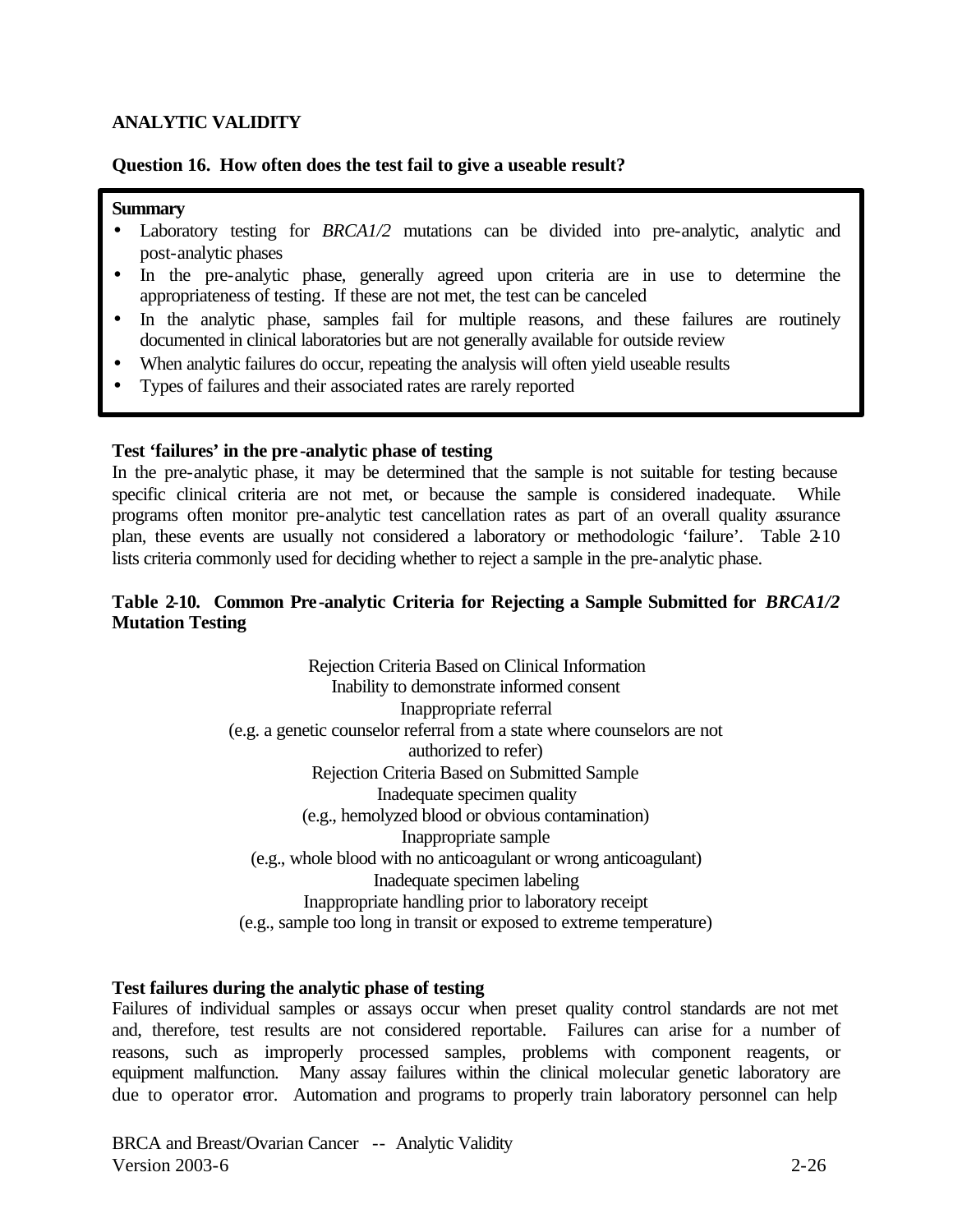avoid these problems. Only a few medical technology programs, however, currently provide adequate molecular components. Documentation of failures and subsequent corrective action is required by regulatory agencies such as CLIA and the College of American Pathologists. Unfortunately, failure rates and other information on assay robustness are often not published. Available data suggest, however, that repeating the analysis of an individual sample or assay run can often yield a satisfactory result. An estimated 10 percent of amplicons (*BRCA1* is divided into 36 amplicons and *BRCA2* into 48 amplicons) undergoing DNA sequencing at Myriad Genetic Laboratories are re-analyzed, due to unacceptable quality of data/amplifications or for mutation confirmation (Ward B, personal communication).

An irretrievable assay failure occurs when an apparently suitable specimen is submitted and approved for testing, but the assay yields a result that is clinically uninterpretable. Failures of this type are most often related to the quality of the original sample. Procedural problems during specimen processing and DNA extraction can also be responsible. Success rates for obtaining clinically interpretable results are close to 100% for blood samples.

Post-analytic failures, such as incorrectly or inadequately interpreted results, are considered separately from analytic test failures, as part of a review of overall quality assurance in the Clinical Utility section (Question 32).

**Gap in Knowledge: Overall, and method-specific, failure rates.** Clinical laboratories are required to document test failures. Test failure rates could be provided by laboratories participating in external proficiency testing administered by ACMG/CAP. Myriad Genetic Laboratories has provided the proportion of tests that fail initially, but has not yet provided information about how often the repeated analysis is successful.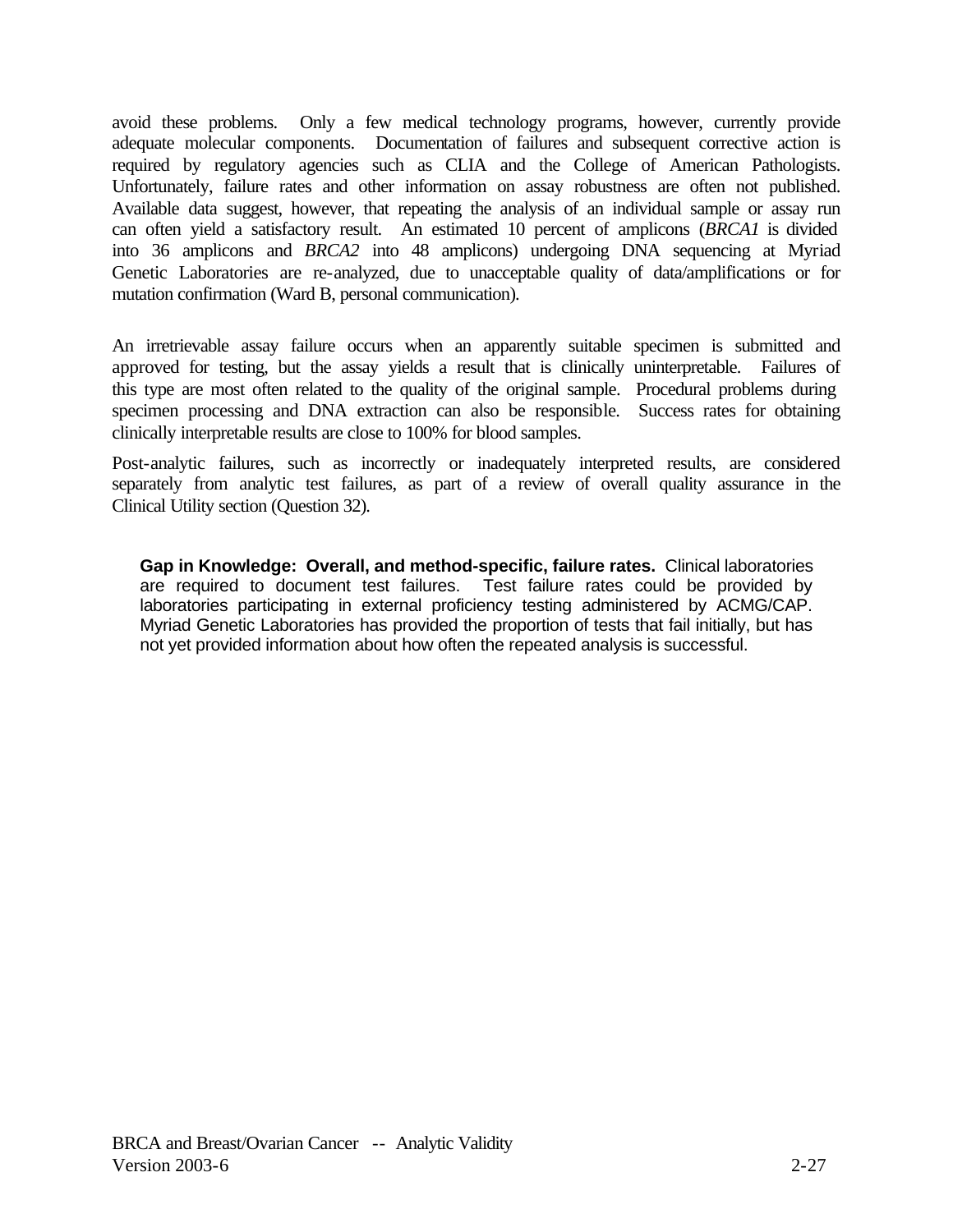## **Question 17. How similar are results obtained in multiple laboratories using the same, or different, technology?**

#### **Summary**

- Data derived from external proficiency testing can be used to judge the consistency of results from laboratories testing for *BRCA1/2* mutations
- External proficiency testing in the U.S. does not currently yield useful information for laboratories using sequencing methodology
- External proficiency testing in Europe does not currently yield useful information for laboratories using sequencing methodology

#### **Comparing results from different laboratories using the same or similar methodologies**

One potential source of data for evaluating differences in *BRCA1/2* mutation test results from multiple laboratories using the same (or a similar) method would be external proficiency testing. However, the small number of participants in ACMG/CAP (17) and the relatively large number of methods (Table 2-8, Appendix B) preclude obtaining meaningful method-specific analyses. The number of participants in EMQN is greater (41), however, the methodologies used are not published. Even if available, such comparisons might be complicated because laboratories in the same methodological category could use different commercial or in-house reagent components and protocols. For example, although three laboratories might be grouped under the ARMS™ methodology, one might use a prepared kit, a second might use commercially prepared analyte specific reagents (ASR), and the third might use in-house reagents. These factors would make the comparison nearly equivalent to comparing different methodologies. To help in comparing methodologies, the ACMG/CAP MGL Survey Reports and EMQN EQA schemes might consider stratifying results into broad methodological categories.

## **Comparing results from different laboratories regardless of the methodology**

As part of the 2001 ACMG/CAP Molecular Genetics Laboratory external proficiency testing survey, 17 laboratories were queried about their methodology for performing *BRCA1/2* mutation analysis (Table 2-8, Appendix B). Limited data are currently available. To date, methodspecific data on error rates are not available from these surveys. However, for this challenge there was a high level of agreement between laboratories for detecting mutations that were targeted by their specific method.

The EMQN scheme reported results from a number of laboratories using surveys from 1999 to 2002. These laboratories used a variety of methods to pre-screen for *BRCA1/2* mutations (Appendix B). To date, method-specific data on error rates are not available from these surveys. However, for this challenge there was a high level of agreement between laboratories for detecting mutations that were targeted by their specific method.

**Gap in Knowledge: Comparing results from different laboratories with the same methodology.** There are no current data that compare results from different laboratories with the same methodology for *BRCA1/2* mutation testing.